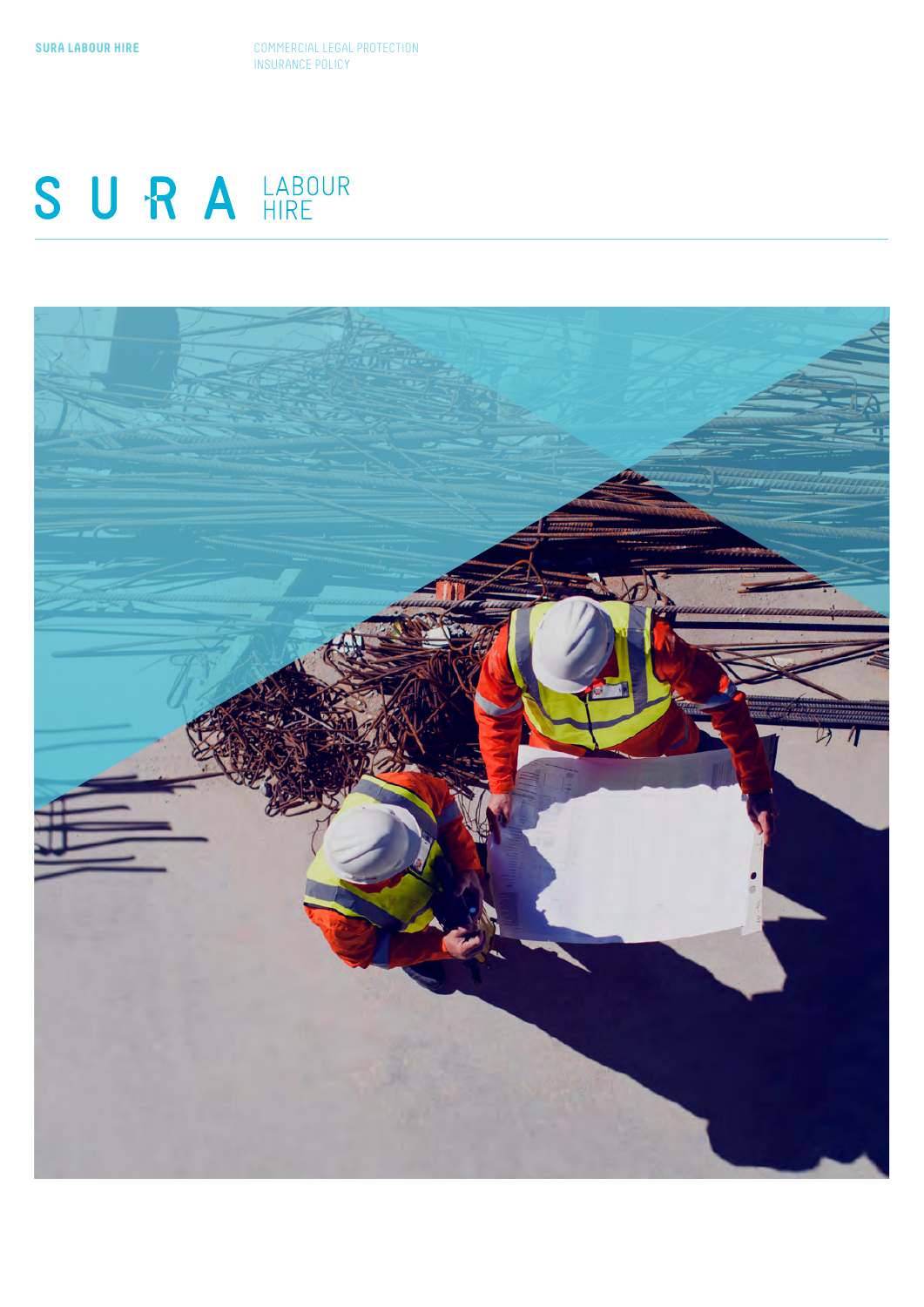## CONTENTS

| <b>IMPORTANT INFORMATION</b>                           | $\overline{3}$  | <b>GENERAL CONDITIONS</b>             | 15              |
|--------------------------------------------------------|-----------------|---------------------------------------|-----------------|
| <b>ABOUT SURA LABOUR HIRE</b>                          | $\overline{3}$  | ACCEPTANCE OF A CLAIM                 | 15              |
| <b>ABOUT THE INSURERS</b>                              | 3 <sup>7</sup>  | AGREEMENT                             | 15              |
| ASSUMED LIABILITY AND WAIVED RIGHTS                    | 3 <sup>7</sup>  | ALTERATION OF RISK                    | 15              |
| <b>CLAIMS MADE INSURANCE</b>                           | 3 <sup>7</sup>  | APPOINTMENT OF PREFERRED PRACTITIONER |                 |
| COMPLAINTS AND DISPUTE RESOLUTION PROCESS              | 3 <sup>7</sup>  | AND CONDUCT OF CLAIMS                 | 15              |
| <b>DISCLAIMER</b>                                      | $\overline{4}$  | ASSESSMENT AND RECOVERY OF COSTS      | 16              |
| YOUR DUTY OF DISCLOSURE                                | $\overline{4}$  | CANCELLATION                          | 16              |
| GENERAL INSURANCE CODE OF PRACTICE                     | $\frac{1}{4}$   | <b>GOVERNING LAW</b>                  | 16              |
| GOODS AND SERVICES TAX (GST)                           | $\frac{1}{4}$   | INSOLVENCY                            | 16              |
| <b>LEGAL ADVICE</b>                                    | 5 <sup>5</sup>  | INTERPRETATION                        | $\overline{17}$ |
| NON-STANDARD POLICY                                    | 5               | NOTIFICATION OF ALTERATION IN RISK    | $\overline{17}$ |
| PRIVACY STATEMENT                                      | 5 <sup>5</sup>  | <b>OBSERVANCE</b>                     | $\overline{17}$ |
| SERVICE OF SUIT                                        | $6\overline{6}$ | OTHER PARTIES AND INTERESTS           | $\overline{17}$ |
| SEVERAL LIABILITY                                      | $6\phantom{1}$  | <b>REPORTING OF CLAIMS</b>            | $\overline{17}$ |
| <b>SANCTIONS</b>                                       | $6^{\circ}$     | TRANSFERRING THE INSURED'S RIGHTS     | $\overline{17}$ |
|                                                        | $\overline{7}$  | <b>WAIVER</b>                         | $\overline{17}$ |
| <b>GENERAL DEFINITIONS</b>                             |                 |                                       |                 |
| <b>WHAT YOU ARE INSURED AGAINST</b>                    | $\overline{9}$  |                                       |                 |
| 1. PRIVACY                                             | 9               |                                       |                 |
| 2. PROSECUTION DEFENCE FOR THE INSURED                 | 9               |                                       |                 |
| 3. EMPLOYEE PROTECTION                                 | 9               |                                       |                 |
| 4. CONTRACT                                            | 9               |                                       |                 |
| 5. PROPERTY PROTECTION                                 | 9               |                                       |                 |
| 6. TENANCY DISPUTES                                    | 9               |                                       |                 |
| 7. STATUTORY LICENCE PROTECTION                        | $\overline{9}$  |                                       |                 |
| 8. INQUIRY PROTECTION                                  | $\overline{9}$  |                                       |                 |
| 9. TAX DISPUTES AND INVESTIGATIONS                     | 10              |                                       |                 |
| 10. PERSONAL INJURY                                    | 10              |                                       |                 |
|                                                        |                 |                                       |                 |
| <b>WHAT IS NOT COVERED</b>                             | $\mathbf{H}$    |                                       |                 |
| 1. PRIVACY                                             | $\mathbb{I}$    |                                       |                 |
| 2. PROSECUTION DEFENCE FOR THE INSURED                 | $\mathbb{I}$    |                                       |                 |
| 3. EMPLOYEE PROTECTION                                 | $\mathbb{I}$    |                                       |                 |
| 4. CONTRACT                                            | $\mathbb{I}$    |                                       |                 |
| 5. PROPERTY PROTECTION                                 | $\mathbb{I}$    |                                       |                 |
| <b>6. TENANCY DISPUTES</b>                             | 12              |                                       |                 |
| 7. STATUTORY LICENCE PROTECTION                        | 12              |                                       |                 |
| 8. TAX DISPUTES AND INVESTIGATIONS                     | 12              |                                       |                 |
| 9. PERSONAL INJURY                                     | 12              |                                       |                 |
| 10. EXCESS AND VARIOUS LIABILITIES                     | 12              |                                       |                 |
| 11. EXCLUDED CLAIMS                                    | 12              |                                       |                 |
| 12. EXCLUDED INSURED'S COSTS AND ATTENDANCE EXPENSES   | 13              |                                       |                 |
| 13. CLAIMS NOT ARISING FROM NORMAL BUSINESS ACTIVITIES | 14              |                                       |                 |
| 14. PROFESSIONAL NEGLIGENCE CLAIMS                     | 14              |                                       |                 |
| 15. TERRORISM / WAR AND CONTAMINATION EXCLUSIONS       | 14              |                                       |                 |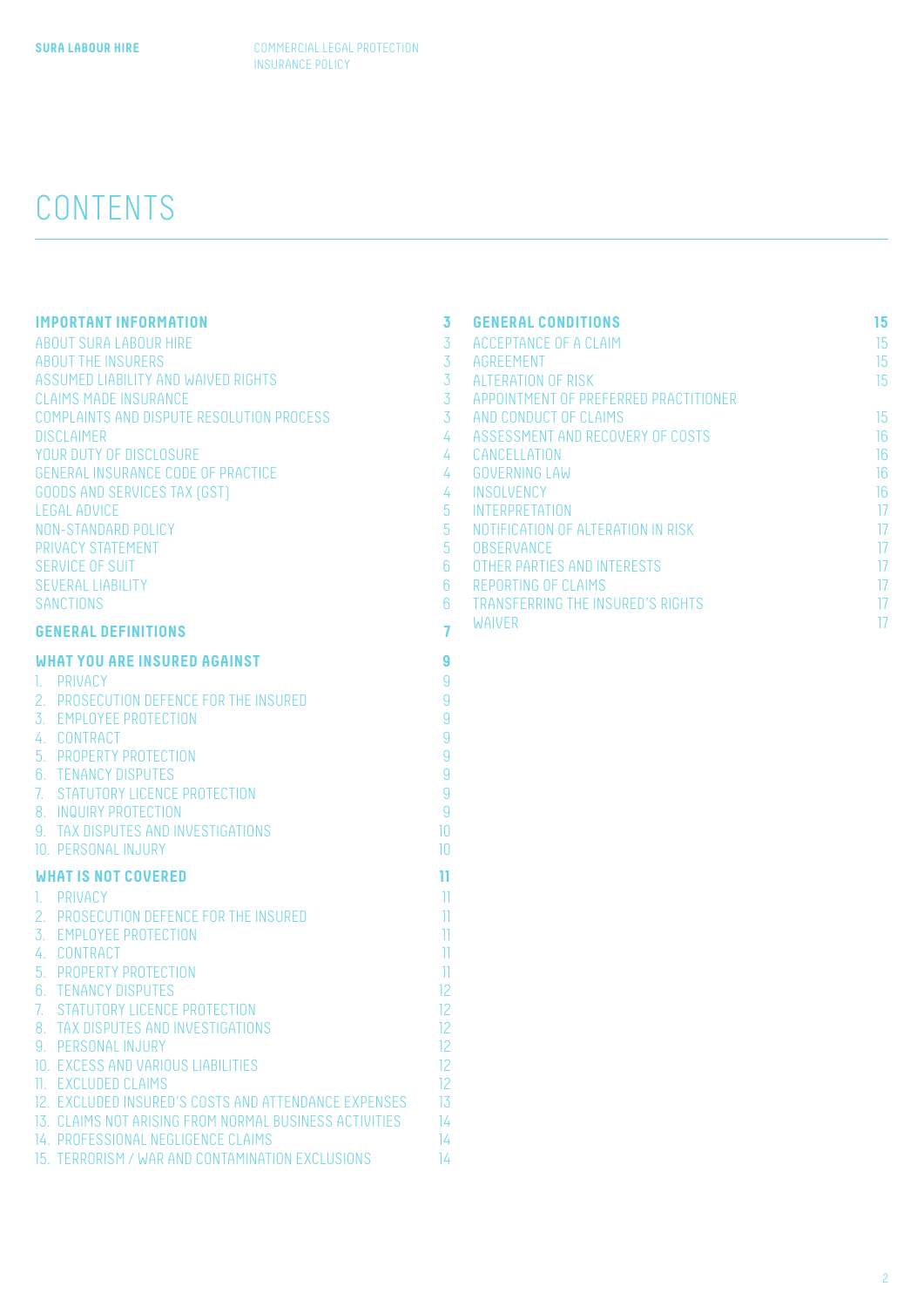### <span id="page-2-0"></span>IMPORTANT INFORMATION

#### **ABOUT SURA LABOUR HIRE**

SURA Labour Hire Pty Ltd ABN 67 604 373 088 (SURA Labour Hire) is an authorised representative of SURA Pty Ltd ABN 36 115 672 350 AFSL 294 313 and has developed this Commercial Legal Protection Insurance Policy which is underwritten by the Insurer(s) referred to below.

SURA Labour Hire will be acting as the agent of the insurers and not as Your agent when issuing policies or dealing with or settling any claims.

#### Our contact details are:

Level 14, 141 Walker Street North Sydney NSW 2060 PO Box 1813 North Sydney NSW 2059 Telephone: 02 9930 9500

#### **ABOUT THE INSURERS**

This insurance is underwritten by certain Underwriters at Lloyd's.

Lloyd's has been insuring Australian risks for over 150 years and is licensed to write non-life insurance business under the Australian Insurance Act 1973. You or Your representatives can obtain further details of the syndicate numbers and the proportions of this insurance for which each of the Underwriters at Lloyd's is liable by requesting them from Us. In the event of loss, each Underwriter (and their Executors and Administrators) is only liable for their own share of the loss.

Lloyd's Underwriters have strong financial security characteristics. However, please note that ratings can vary from time to time. You can check the Insurer's current ratings at the following website Standard & Poors: [www.standardandpoors.com](http://www.standardandpoors.com)

You should contact SURA Labour Hire in the first instance in relation to this insurance.

#### Lloyd's contact details are:

Lloyd's Australia Limited Level 9, 1 O'Connell St Sydney NSW 2000 Telephone: 02 8298 0783 Facsimile: 02 8298 0788

#### **ASSUMED LIABILITY AND WAIVED RIGHTS**

If You have entered into an agreement with another party:

- where You are assuming a greater liability than would apply had You not entered into that agreement; or
- which prevents You from taking a recovery action for indemnity or contribution from that party

it may adversely affect Your rights to cover under this Policy.

#### **CLAIMS MADE INSURANCE**

Your Commercial Legal Protection Insurance Policy is issued on a claims made basis. This means that the Policy responds:

- a) To claims first made against You during the Policy period and notified to Us during that Policy period, providing that You were not aware at any time prior to the Policy inception of circumstances which would have put a reasonable person in Your position on notice that a claim might be made against You; and
- b) Pursuant to section 40 sub-section 3 of the Insurance Contracts Act, which states: "where the insured gave notice in writing to the insurer of facts that might give rise to a claim against the insured as soon as was reasonably practicable after the insured became aware of those facts but before the insurance cover provided by the contract expired, the insurer is not relieved of liability under the contract in respect of the claim, when made, by reason only that it was made after the expiration of the period of insurance cover provided by the contract".

When the Policy expires, no new notification can be made on the expired Policy even though the event giving rise to the claim against You may have occurred during the Policy period. You will not be entitled to indemnity under Your new Policy in respect of any claim arising out of circumstances of which You were aware at any time prior to Policy inception that would have put a reasonable person in Your position on notice that a claim might be made against You.

#### **COMPLAINTS AND DISPUTE RESOLUTION PROCESS**

We view seriously any complaint made about Our products or services and will deal with it promptly and fairly.

If You have a complaint please first try to resolve it by contacting the relevant member of Our staff.

If the matter is still not resolved, please then contact Our Internal Disputes Resolution Officer on (02) 9930 9500, or by email at [IDR@SURA.com.au](mailto:IDR%40SURA.com.au?subject=) or by writing to Us at the address for SURA Labour Hire given above. They will seek to resolve the matter in accordance with the General Insurance Code of Practice and Our Dispute Resolution procedures.

If the matter is still not resolved, or You are not satisfied with the way a complaint has been dealt with, you should write to:

#### Lloyd's Australia Limited

Level 9, 1 O'Connell St Sydney NSW 2000 Telephone: 02 8298 0783 Email: [idraustralia@lloyds.com](mailto:idraustralia%40lloyds.com?subject=)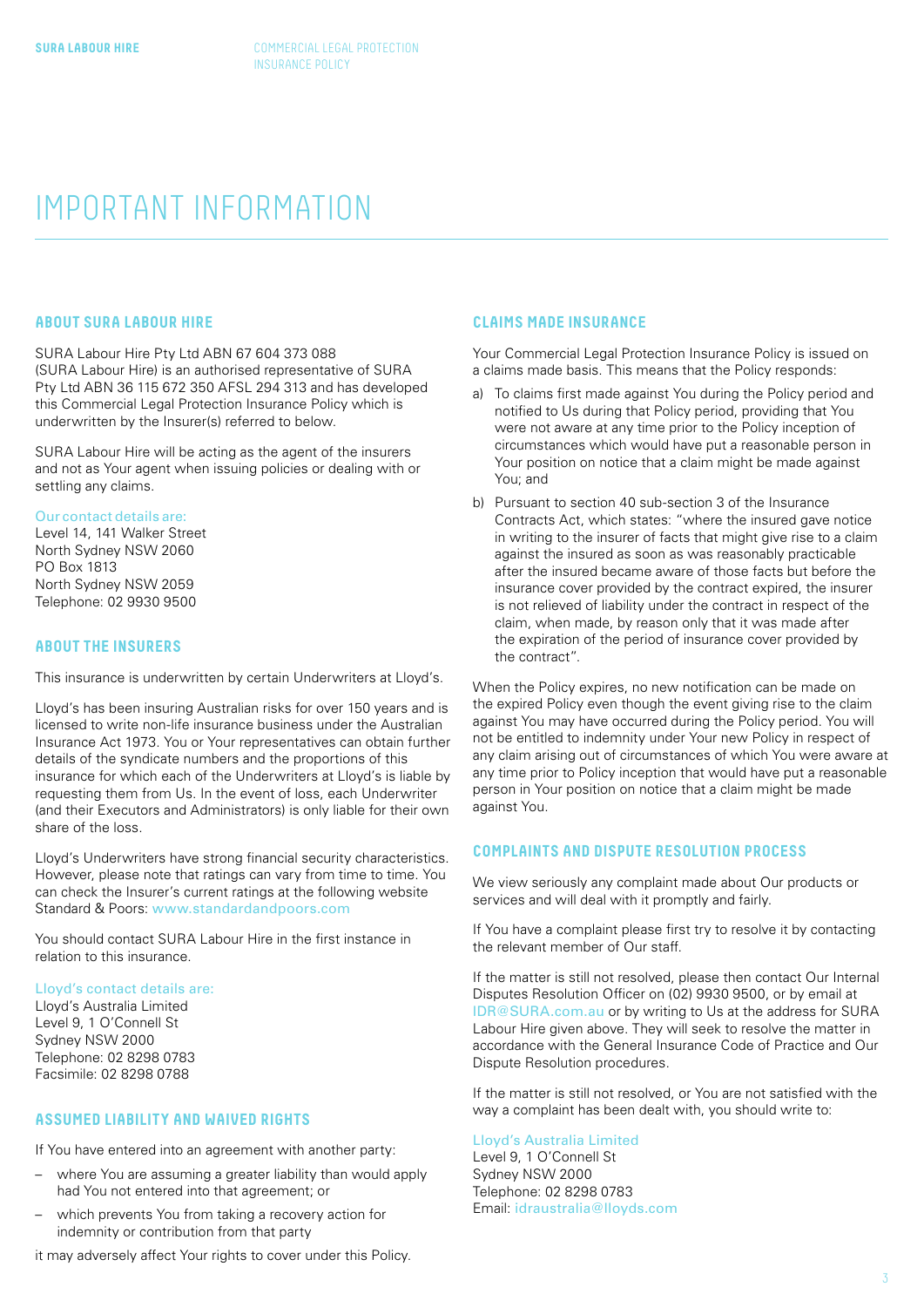<span id="page-3-0"></span>If You are a natural person or a small business, and You are not satisfied with the final decision, You may wish to contact the Australian Financial Complaints Authority (AFCA). The AFCA is a free independent external disputes resolution service provided to customers to review and resolve complaints where We have been unable to satisfy Your concerns.

For further details You can visit their website at [www.afca.org.au](http://www.afca.org.au) or contact them:

#### The Australian Financial Complaints Authority

PO Box 3 Melbourne VIC 3001 Telephone: 1800 931 678 Email: [info@afca.org.au](mailto:info%40afca.org.au?subject=)

#### **DISCLAIMER**

When You enter into this Policy You confirm and warrant that You have read the Policy documents provided to You.

#### **YOUR DUTY OF DISCLOSURE**

This Policy is subject to the Insurance Contracts Act 1984 (Act). Under that Act You have a Duty of Disclosure.

Before You take out insurance with Us, You have a duty to tell Us of everything that You know, or could reasonably be expected to know that may affect Our decision to insure You and on what terms. If You are not sure whether something is relevant You should inform Us anyway.

You have the same duty to inform Us of those matters before You renew, extend, vary, or reinstate Your contract of insurance. The duty applies until the Policy is entered into, or where relevant, renewed, extended, varied or reinstated (Relevant Time). If anything changes between when the answers are provided to Us or disclosures are made and the Relevant Time, You need to tell Us.

Your duty however does not require disclosure of matters that:

- reduce the risk;
- are common knowledge;
- We know or, in the ordinary course of Our business, ought to know; or
- We have indicated We do not want to know.

If You do not comply with Your Duty of Disclosure, We may be entitled to:

- reduce Our liability for any claim;
- cancel the contract;
- refuse to pay the claim; or
- avoid the contract from its beginning, if Your non-disclosure was fraudulent.

After the Policy is entered into, ongoing disclosure obligations can apply. See the Policy for details.

#### **GENERAL INSURANCE CODE OF PRACTICE**

We proudly support the General Insurance Code of Practice (the 'Code'). The purpose of the Code is to raise the standards of practice and service in the general insurance industry.

For further information on the Code, please visit [www.codeofpractice.com.au](http://www.codeofpractice.com.au) or alternatively you can request a brochure on the Code from SURA Labour Hire.

#### **GOODS AND SERVICES TAX (GST)**

The amount payable by You for this Policy includes an amount for GST.

When We pay a claim, Your GST status will determine the amount We pay. The amount that We are liable to pay under this Policy will be reduced by the amount of any Input Tax Credit (ITC) that You are or may be entitled to claim for the supply of goods or services covered by that payment.

You must advise Us of Your correct Australian Business Number (ABN) and Taxable Percentage. Taxable Percentage is Your entitlement to an ITC on Your premium as a percentage of the total GST on that premium. Any GST liability arising from Your incorrect advice is payable by You.

Where the settlement of a claim is less than the applicable Limit of Indemnity or the other limits applicable to this Policy, We will only pay the GST (less Your ITC) applicable to the settlement. This means that if these amounts are not sufficient to cover the whole claim, We will only pay the GST relating to Our share of the settlement for the whole claim. We will pay the claim by reference to the GST exclusive amount of any supply made by any Business of Yours which is relevant to the claim.

GST, ITC, BAS and Acquisition have the same meaning as given to those words or expressions in A New Tax System (Goods and Services Tax) Act 1999 and related legislation as amended from time to time.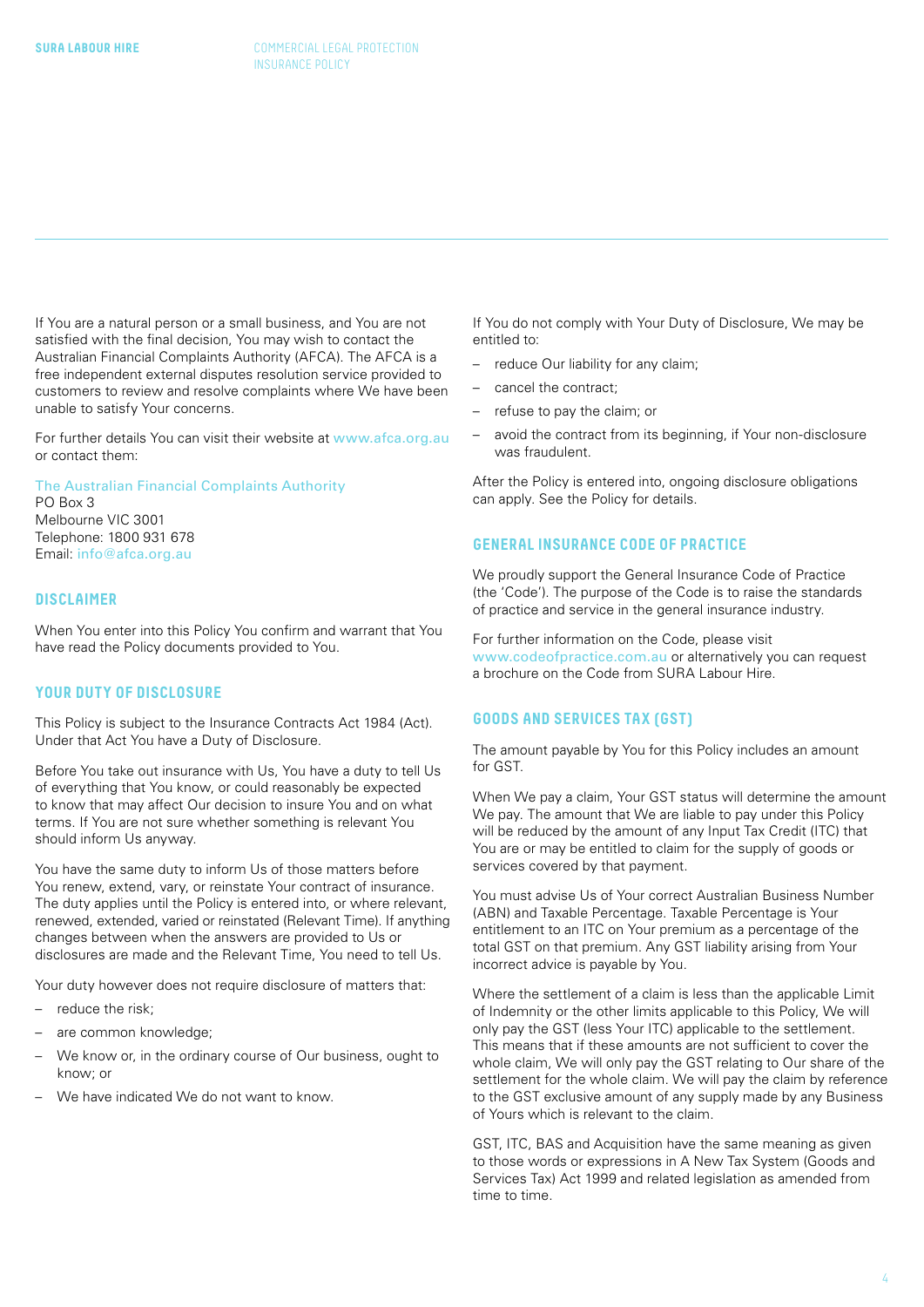#### <span id="page-4-0"></span>**LEGAL ADVICE**

You can email the Advice Provider via [https://au.freelegalaccess.](https://au.freelegalaccess.com/clients/sura) [com/clients/sura](https://au.freelegalaccess.com/clients/sura) for legal advice on any problem related to Your business, trade of profession. The advice available is limited to the law and practice of Australia.

This insurance is only available to business organisations whose normal business activities are conducted within the Territorial Limits.

#### **NON-STANDARD POLICY**

The terms and conditions of this Commercial Legal Protection Insurance Policy are distinct and exclusive from the terms and conditions of all other business insurances arranged by Us. It may contain provisions which are unusual or different from any other policies and You should read the entire Policy carefully prior to entering into any contract.

#### **PRIVACY STATEMENT**

In this Privacy Statement the use of "We", "Our" or "Us" means SURA Labour Hire and the Insurers unless specified otherwise.

In this Privacy Statement the use of personal information includes sensitive information.

We are committed to protecting the privacy of the personal information that You provide to Us.

The Privacy Act 1988 contains the Australian Privacy Principles which require Us to tell You that We collect, handle, store and disclose Your personal and sensitive information for the specific purpose of:

- deciding whether to issue a Policy,
- determining the terms and conditions of Your Policy,
- compiling data to help develop and identify other products and services that may interest clients, and
- handling claims.

Personal information is information or an opinion about an identified individual, or an individual who is reasonably identifiable:

- a) whether the information or opinion is true or not;
- b) whether the information or opinion is recorded in a material form or not.

Sensitive information includes, amongst other things, information about an individual's racial or ethnic origin, political opinions, membership of a political organisation, religious beliefs or affiliations, philosophical beliefs, membership of a professional or trade association, membership of a trade union, sexual orientation or practices, criminal record, health information about an individual, genetic information, biometric information or templates.

You have given Us Your consent to collect, use and disclose Your personal information in order to provide You with the relevant services and/or products.

When You give Us personal information about other individuals, We rely on You to have made or make the individual aware that You will or may provide their personal information to Us and the types of other parties and service providers We may provide it to, the relevant purposes We and the other parties and service providers will use it for, and how they can access it. If You have not done or will not do either of these things, You must tell Us before You provide the relevant personal information to Us.

We will protect Your information using physical, technical, and administrative security measures to reduce the risks of loss, misuse, unauthorised access, disclosure and alteration. Some of the safeguards that We use are firewalls and data encryption, physical access controls to Our data centres, and information access authorisation controls.

We disclose personal information to other parties and service providers whom We believe are necessary to assist Us and them in providing the relevant services and/or products. For example, in handling claims, We may have to disclose Your personal information to other parties and service providers such as Our claim management partner, other insurers, reinsurers, loss adjusters, external claims data collectors, investigators and agents, facilitators, assessors or other parties as required by law. We will limit the use and disclosure of any personal information provided by Us to them to the specific purpose for which We supplied it.

We may disclose Your personal information to Our insurers, reinsurers, related entities and service providers overseas where it is reasonably necessary for, or directly related to, the functions, services or activities we provide to you. When we transfer Your information to other countries, including countries which may not have data protection laws that provide the same level of protection that exists in Australia, We will protect the information as described in this Privacy Policy.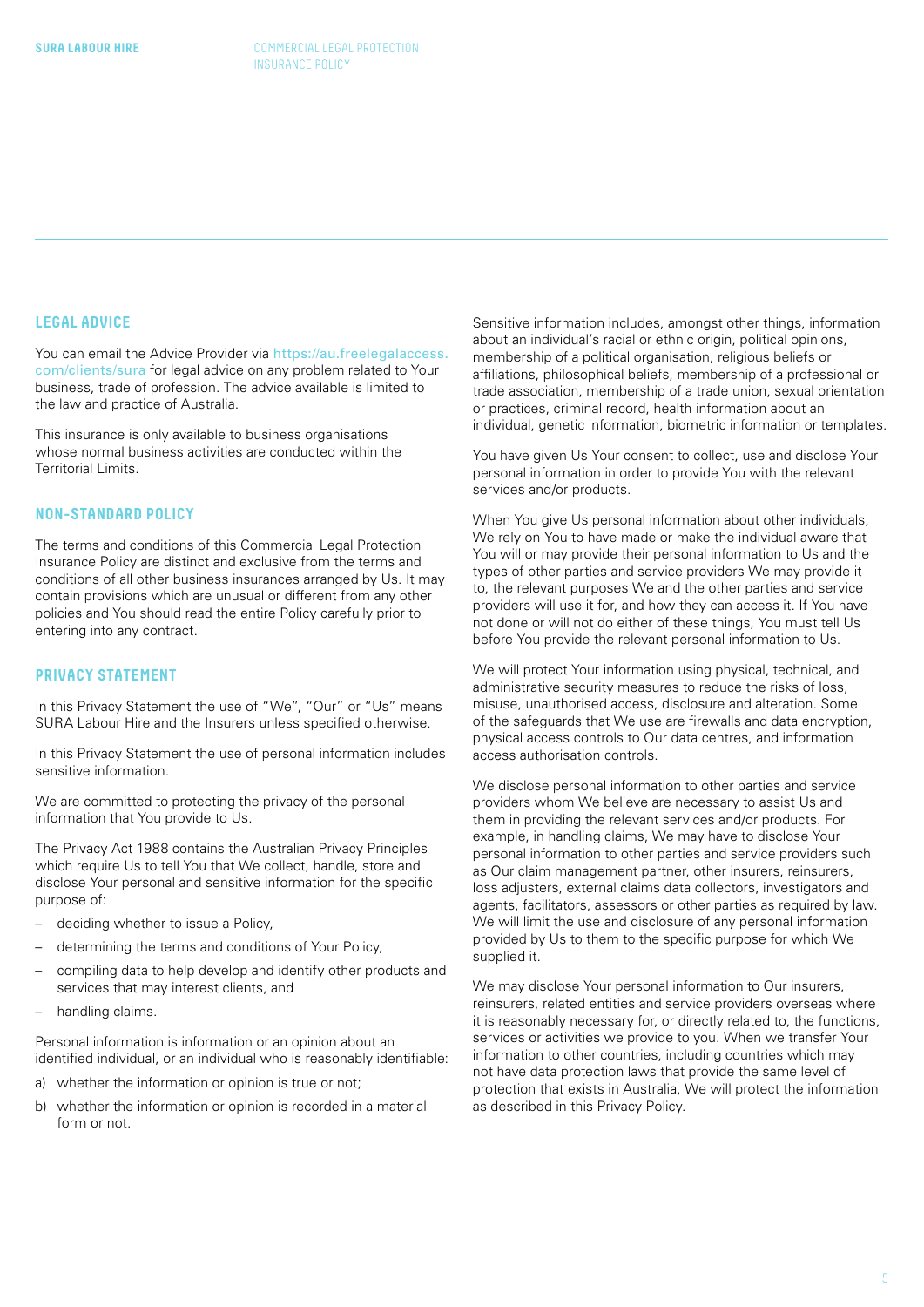<span id="page-5-0"></span>If You do not provide the personal information requested and/or do not provide Us with Your consent to the use and disclosure of Your personal information as set out in this Privacy Statement, Your insurance application may not be accepted, or We may not be able to administer Your Policy, or You may be in breach of Your duty of disclosure, the consequences of which are set out under the heading Duty of Disclosure in this document.

We will notify you as soon as possible if Your personal information is involved in a data breach that is likely to result in serious harm to You.

If You would like a copy of Our Privacy Policies, would like to seek access to or correct Your personal information, opt out of receiving materials We send, complain about a breach of Your privacy or You have any query on how Your personal information is collected. stored or used, or any other query relating to Our handling of Your personal information, please contact Us.

#### **SERVICE OF SUIT**

The Insurers accepting this insurance agree that:

- if a dispute arises under this insurance, this insurance will be subject to Australian law and practice and the Insurers will submit to the jurisdiction of any competent court in the Commonwealth of Australia;
- any summons, notice or process to be served upon the Insurers may be served upon:

Lloyd's Australia Limited Level 9, 1 O'Connell St Sydney NSW 2000

if a suit is instituted against any of the Insurers, all Insurers participating in this insurance will abide by the final decision of such Court or any competent Appellate Court.

#### **SEVERAL LIABILITY**

The liability of an insurer under this contract is several and not joint with other insurers party to this contract. An insurer is liable only for the proportion of liability it has underwritten. An insurer is not jointly liable for the proportion of liability underwritten by any other insurer. Nor is an insurer otherwise responsible for any liability of any other insurer that may underwrite this contract.

The proportion of liability under this contract underwritten by an insurer (or, in the case of a Lloyd's syndicate, the total of the proportions underwritten by all the members of the syndicate taken together) is shown in the Policy Schedule.

In the case of a Lloyd's syndicate, each member of the syndicate (rather than the syndicate itself) is an insurer. Each member has underwritten a proportion of the total shown for the syndicate (that total itself being the total of the proportions underwritten by all the members of the syndicate taken together). The liability of each member of the syndicate is several and not joint with any other members. A member is liable only for that member's proportion. A member is not jointly liable for any other member's proportion. Nor is any member otherwise responsible for any liability of any other insurer that may underwrite this contract. The business address of each member is Lloyd's, One Lime Street, London EC3M 7HA. The identity of each member of a Lloyd's syndicate and their respective proportion may be obtained by writing to Market Services, Lloyd's, at the above address.

Although reference is made at various parts in this clause to "this contract" in the singular, where the circumstances so require this should be read as a reference to contracts in the plural. The insurers named hereon bind themselves each and for their own part and not one for another.

Each insurer's liability under this contract shall not exceed that percentage or amount of the risk shown against that insurer's name.

#### **SANCTIONS**

We shall not be deemed to provide cover and We shall not be liable to pay any claim or provide any benefit under this Policy to the extent that the provision of such cover, payment of such claim or provision of such benefit would expose Us, Our parent company or Our ultimate controlling entity to any sanction, prohibition or restriction under United Nations resolutions or the trade or economic sanctions, laws or regulations of the European Union, the Commonwealth of Australia, United Kingdom or the United States of America.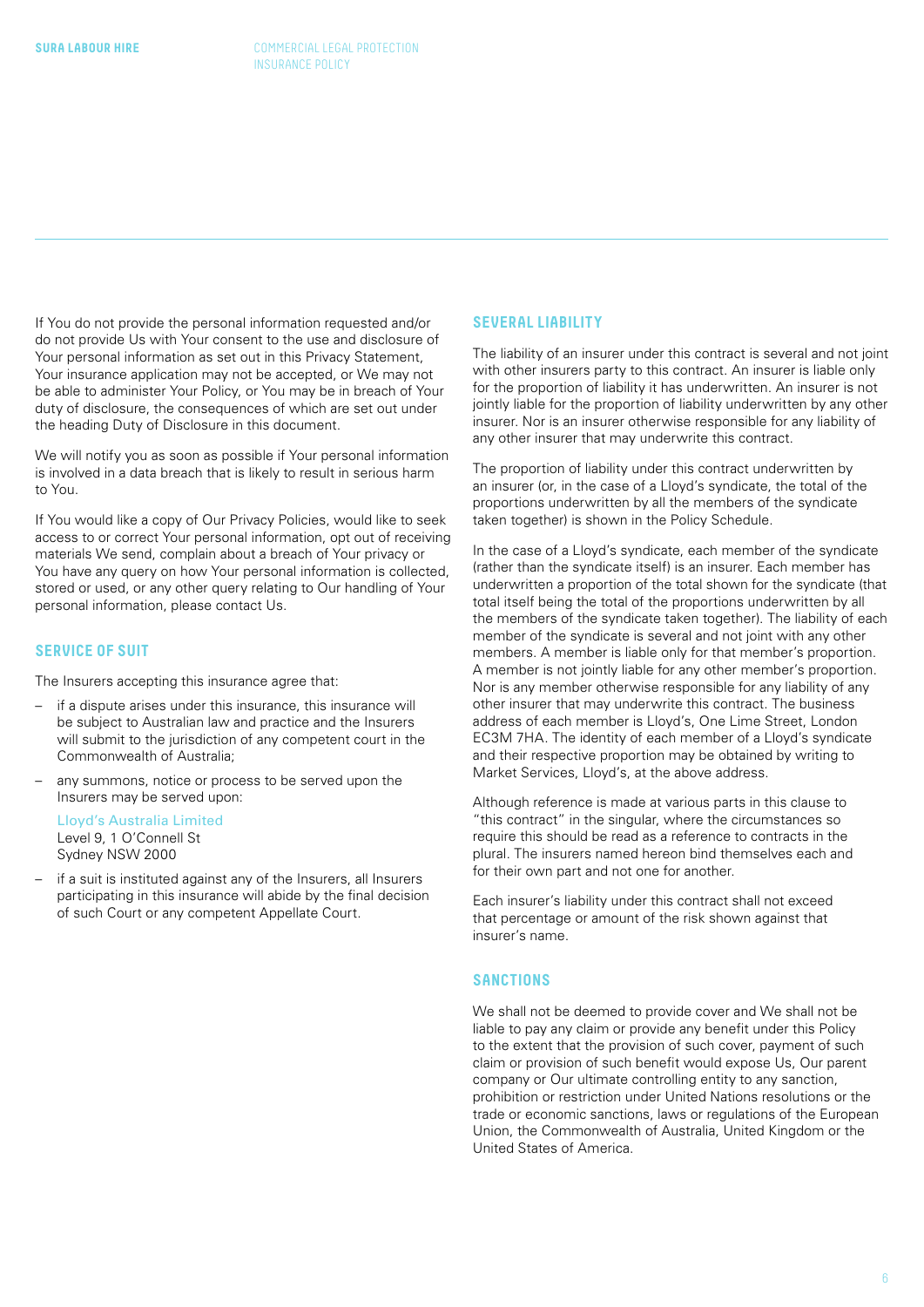### <span id="page-6-0"></span>GENERAL DEFINITIONS

Some key words and terms used in this Policy, its Schedules and its endorsements have a special meaning.

If words and terms are only used in one Section of the Policy We will describe their special meaning in that Section. Wherever the following words or terms are used in the Policy, they mean what is set out below.

Unless the context requires another meaning, a reference to the singular includes the plural and vice versa.

**Advice Provider** means the person or company specified as "Advice Provider" in the Schedule or appointed subsequently by Us, who provides legal advice under this Policy on Our behalf.

**ADR** means any form of legal dispute resolution alternative to or outside a proceeding in a Court or Tribunal agreed to by You and Claims Administrator, including a mediation presided over by an independent mediator who is both accredited by LEADR, or registered with or endorsed by the Law Society or corresponding body of the appropriate State, and agreed to by You and the other party.

**ADR Costs** means the portion payable by You, or for the purposes of Sections of Cover 3 and 10 by the Employee, of the fees, charges, expenses and disbursements in connection with a Claim which have been reasonably and properly charged by a mediator and/or other person appointed for the purposes of ADR including a Preferred Practitioner.

**Annual Aggregate Limit** means the amount specified as "Annual Aggregate Limit" in the Schedule being the maximum We will pay for all Claims notified under this Policy during the Period of Insurance.

**ATO** means the Australian Taxation Office or appropriate government authority or state authority or agency authorised to conduct the relevant activity.

**ATO Investigation** means an investigation into Your taxation affairs by the ATO under Income Tax Legislation.

**Attendance Expenses** means, subject to a limit of \$2,500 per Legal Action, the Limit of Indemnity and the Annual Aggregate Limit, the salary or wages up to \$125 per person per day of an Employee, Partner or Director paid by You for the period he or she is absent from work to attend a hearing before a Court or Tribunal at the request of the Preferred Practitioner:

- as a witness on behalf of You in a Legal Action in respect of a Claim; or
- as a party to a Legal Action in respect of a Claim.

**Business Premises** means the business premises owned by You or for which You are legally responsible and used by You for the purposes of the normal business activities.

**Claim** means a claim of a kind described in the Sections of Cover under "What is Covered" that:

- a) is first made against You or an Employee, as relevant, during the Period of Insurance and notified by You to the Claims Administrator before the end of the Period of Insurance; or
- b) first comes to Your knowledge during the Period of Insurance and is first notified to the Claims Administrator before the end of the Period of Insurance;

and arises out of Your normal business activities.

**Claims Administrator** means the company specified as "Claims Administrator" in the Schedule or appointed subsequently by Us, which administers Your claims under this Policy on Our behalf and to whom notification of a Claim must be made.

**Competition and Consumer Act** means the Competition and Consumer Act 2010 (Cwlth) and / or amending legislation.

**Court or Tribunal** means a court, tribunal or other statutory body of competent jurisdiction within the Territorial Limits.

**Cwlth** denotes the legislation being referred to is a Commonwealth of Australia Consolidated Act.

**Director** means a director or other board member of Yours where You are a company.

**Employee** means an existing or former employee of Yours, and does not include a prospective employee.

**Employee's Costs** means the legal fees and disbursements incurred by the Employee to his or her lawyer in respect of the Legal Action and ADR Costs and payable by You in Your capacity as employer, which have been incurred with the prior written consent of the Claims Administrator and whose reasonable amount is determined by taxation or assessment of costs or by agreement of the Claims Administrator, but excludes any such fees and disbursements and ADR Costs recovered by the Employee.

**Excess** means either the initial amount stated below, or if higher, the amounts as specified in the Schedule of each Insured's claim under this Policy You must bear before We are obliged to make any payment of indemnity:

- a) for Section 4 of What is Covered: \$750;
- b) for all other Sections of Cover: Nil.

**First Period of Insurance** means the period of insurance of Your first Commercial Legal Protection Insurance Policy with Us provided that the insurance was renewed continuously every year up to this Policy.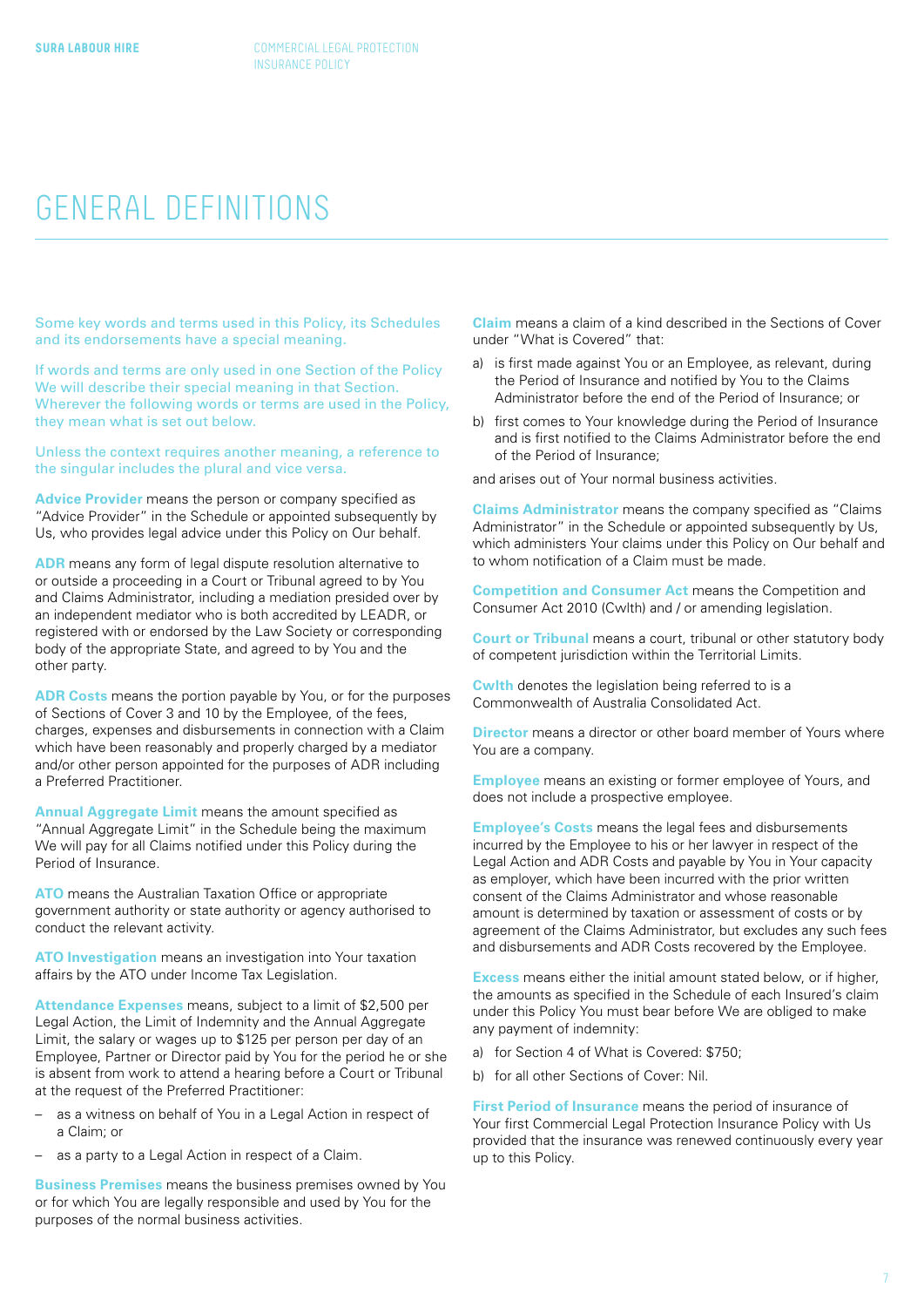**Fringe Benefits Dispute** means a dispute with the ATO regarding the amount of tax payable by You or an Employee under Income Tax Legislation in respect of fringe benefits where there are reasonable grounds for such dispute.

**GST Dispute** means a dispute with the ATO regarding the amount of GST payable by You where there are reasonable grounds for such dispute.

**Income Tax Legislation** means The Income Tax Assessment Act 1936; The Income Tax Assessment Act 1997; The Fringe Benefits Tax Assessment Act 1986 and Fringe Benefits Act 1986; Sales Tax Assessment Act 1992; Taxation Administration Act 1953; Superannuation Charge Act 1992; A New Tax System (Goods and Services Tax) Act 1999; or any other legislation replacing the above legislation.

**Inquiry** means any investigation, examination, inquiry, coronial inquest, royal commission or other proceeding ordered or commissioned by any regulatory authority.

**Insured's Costs** means the legal fees and disbursements payable by You to the Preferred Practitioner in respect of the Legal Action or ATO Investigation and ADR Costs, which have been incurred with the prior written consent of the Claims Administrator and whose reasonable amount is determined by taxation or assessment of costs or by agreement of the Claims Administrator, but excludes any such fees and disbursements and ADR Costs recovered by You.

**Insurer** means certain Underwriters at Lloyd's specified as "Insurer" in the Schedule.

#### **Legal Action** means:

- a) a civil proceeding in a Court or Tribunal, including:
	- i. any necessary steps approved by the Claims Administrator taken before the commencement of that proceeding;
	- ii. any appeal to a Court or Tribunal with the Claims Administrator's written consent;
- b) in respect of Sections of Cover 2 and 3, a criminal prosecution in a Court or Tribunal;
- c) in respect of Section of Cover 8, any proceeding in the nature of an Inquiry;
- d) in respect of Section of Cover 9, a proceeding in the appropriate forum for a Fringe Benefits Dispute, a GST Dispute or an ATO Investigation.

**Limit of Indemnity** means the amount specified as "Limit of Indemnity" in the Schedule being the maximum sum We will pay in connection with the one event or the one series of events attributable to a single source or cause or to a single set of circumstances, from which the Excess is deducted, and is subject always to the Annual Aggregate Limit.

**Opponent** means a party to a Legal Action other than You, an Employee, Partner or Director.

**Opponent's Costs** means the legal fees and disbursements of the Legal Action incurred by the Opponent and payable by You pursuant to a judgement of the Court or Tribunal or a settlement agreed to by the Claims Administrator, whose reasonable amount is determined by taxation or assessment of costs or by agreement of the Claims Administrator.

**Partner** means where You are a partnership, any of the partners within that partnership.

**Period of Insurance** means the period specified as "Period of Insurance" in the Schedule.

**Policy** means the contract of insurance between Us and You as set out in this document and the Schedule.

**Preferred Practitioner** means the lawyers or suitably qualified tax advisers designated to act on behalf of You in respect of the resolution of a Claim.

#### **Privacy Act means:**

- a) Privacy Act 1988 (Cwlth);
- b) any legislation of an Australian State or Territory to the extent that it concerns matters dealt with in the named legislation above.

**Prospects of Success** means in the Claims Administrator's reasonable opinion:

- a) it is more probable than not that at a determination at a final hearing You will be successful in obtaining the outcome in respect of the Claim that You are seeking; and
- b) Your interests cannot be better achieved by other means.

**Schedule** means the Schedule to this Policy.

**Statutory Licence** means a declared and accepted licence issued under statute or statutory instrument or by government or local authority to You where the licence is necessary for Your normal business activities.

**Territorial Limits** means the Commonwealth of Australia and its external territories and an Australian State or Territory.

**We/Our/Us** means SURA Labour Hire Pty Ltd acting under a binder as an agent of certain Underwriters at Lloyd's.

**You/Your/Insured** means the policyholder specified as "Insured" in the Schedule, whose registered office or principal trading address is within the Territorial Limits.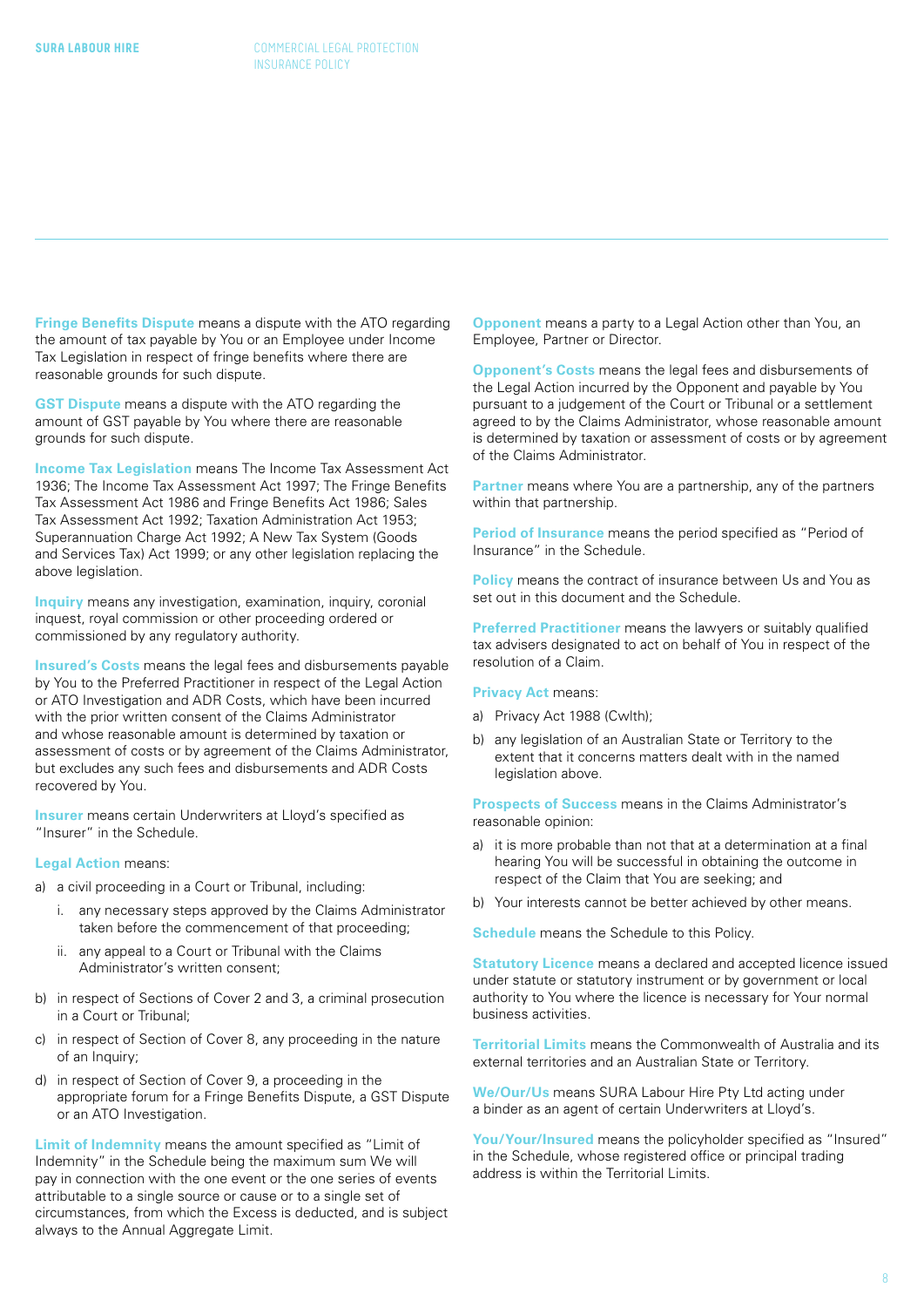### <span id="page-8-0"></span>WHAT YOU ARE INSURED AGAINST

We will indemnify You under the following Sections of Cover as are specified as covered in the Schedule, subject to the terms of this Policy and up to but not exceeding the Limit of Indemnity and the Annual Aggregate Limit.

#### **1. PRIVACY**

Insured's Costs, Attendance Expenses and Opponent's Costs of a Legal Action in respect of:

- a) a Claim against You of breach of the Privacy Act; or
- b) a Claim by You being an appeal against an enforcement or other notice issued under the Privacy Act following Your receipt of such a notice.

#### **2. PROSECUTION DEFENCE FOR THE INSURED**

- a) Insured's Costs and Attendance Expenses of a Legal Action against You being a criminal prosecution, including under the Competition and Consumer Act, arising from a Claim of an alleged act or omission by You; or
- b) Insured's Costs and Attendance Expenses of a Legal Action in respect of a Claim being an appeal against improvement and prohibition notices served on You under the Occupational Health and Safety Act 1991 (Cwlth) or corresponding legislation of a State or Territory of the Commonwealth.

#### **3. EMPLOYEE PROTECTION**

An Employee's Costs and Your Attendance Expenses of a Legal Action against that Employee being a criminal prosecution, including under the Competition and Consumer Act, arising from a Claim of an alleged act or omission in the course of his or her duties as an Employee of Yours.

#### **4. CONTRACT**

Insured's Costs, Attendance Expenses and Opponent's Costs of a Legal Action by or against You in respect of a Claim arising from a dispute between You and Your customer or supplier about a written agreement or contract for the supply of goods or services. The dispute must be such that the amount in dispute exceeds the jurisdictional Small Claims limit of any Court or Tribunal having jurisdiction to deal with Small Claims in the State or Territory in which the action is brought.

The facts and circumstances giving rise to the dispute must first occur at least ninety (90) days after the start of the First Period of Insurance.

#### **5. PROPERTY PROTECTION**

Insured's Costs, Attendance Expenses and Opponent's Costs of a Legal Action by You against an Opponent in respect of a Claim of an act or omission by that Opponent in relation to the Business Premises and/or goods owned by You which results in, or is likely to result in uninsured financial loss to You resulting from physical damage to that property.

#### **6. TENANCY DISPUTES**

Insured's Costs, Attendance Expenses and Opponent's Costs of a Legal Action by You against Your landlord or against You by Your landlord in respect of a Claim for breach of the terms contained within the lease or tenancy agreement applying to the Business Premises.

#### **7. STATUTORY LICENCE PROTECTION**

Insured's Costs, Attendance Expenses and Opponent's Costs of a Legal Action in respect of a Claim being an appeal against suspension, revocation, alteration of the terms of or refusal to renew a Statutory Licence.

#### **Conditions**

- a) You must notify Us of all Statutory Licenses obtained by You during the Period of Insurance.
- b) In addition to the General Conditions, You must immediately contact the Advice Provider quoting the Policy number and follow the advice given and procedures laid down by the Advice Provider after becoming aware of any threatened suspension, revocation, alteration of the terms of or refusal to renew a Statutory Licence.

#### **8. INQUIRY PROTECTION**

Insured's Costs and Attendance Expenses of a Claim being an Inquiry, excluding those recoverable under any other Section of this Policy.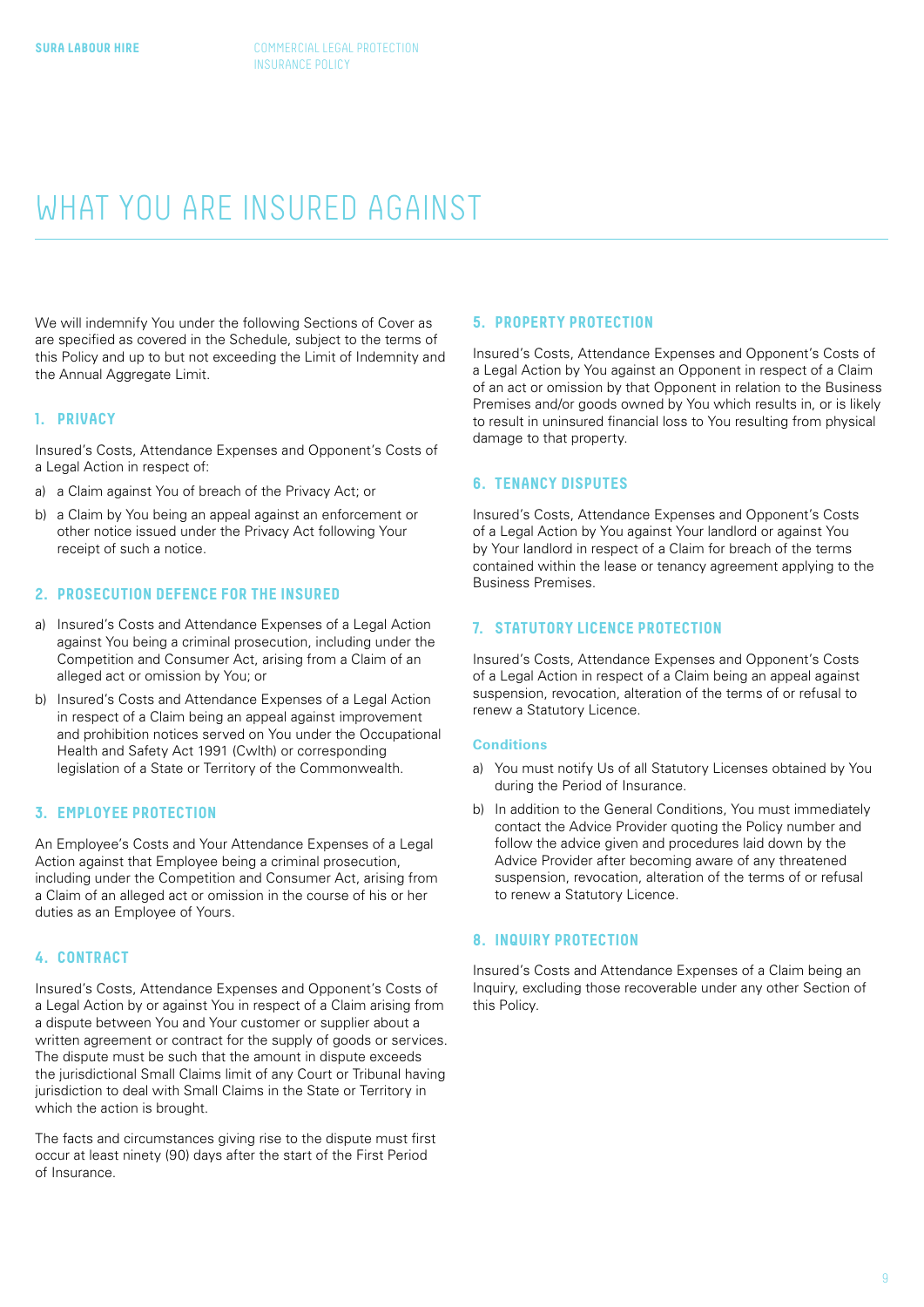#### <span id="page-9-0"></span>**9. TAX DISPUTES AND INVESTIGATIONS**

- a) Insured's Costs and Attendance Expenses of a Legal Action arising directly from:
	- i. GST Dispute with the ATO in respect of a Claim by the ATO for additional amounts of GST where there are reasonable prospects of You obtaining a financial benefit. For the purpose of this clause, the Claim is first made against You on the earliest of the following:
		- A. the date on which the ATO requests a meeting with You or enters Your premises or expresses dissatisfaction with any of Your GST returns in writing;
		- B. the date on which You or Your adviser first became aware, or could reasonably have become aware, that a GST Dispute was likely to arise with the ATO; or
		- C. the date on which You are served with a notice of assessment or amended notice of assessment relating to the additional amounts of GST;
	- ii. a Fringe Benefits Dispute in respect of a Claim by the ATO for additional amounts of tax within the meaning of Income Tax Legislation. For the purpose of this clause, the Claim is first made against You on the earliest of:
		- A. the date on which the ATO expresses dissatisfaction with the amounts of PAYG or FBT (as those terms are defined in Income Tax Legislation) paid by You or Your returns relating to PAYG or FBT; or
		- B. the date on which the ATO starts an investigation into the accuracy of PAYG or FBT returns or information or into Your liability or that of an Employee to pay additional tax because of alleged inaccuracies in such returns or information.
- b) Insured's Costs and Attendance Expenses arising directly from an ATO Investigation in respect of a Claim being a notification from the ATO that it is taking action, carrying out an investigation or making an enquiry under the provisions of Income Tax Legislation.

#### **Conditions**

- a) In addition to the General Conditions, You must contact the Advice Provider as soon as possible after the Claim is first made and comply with the advice given by the Advice Provider;
- b) You must have maintained and must continue to maintain accurate, truthful and up to date records and make returns in due time in accordance with statute and accounting conventions acceptable to the ATO where applicable and have made all returns and payments except those which are disputed and provided information to relevant authorities in due time;
- c) You and the Preferred Practitioner must provide information to the ATO in due time and must comply with any statutory notice requesting information which is not the subject of an appeal;
- d) You or Your Preferred Practitioner must immediately notify the Claims Administrator in writing of any invitation by the ATO to make an offer in settlement; and
- e) In respect of ATO Investigations the Preferred Practitioner must provide copies of relevant correspondence between the ATO, the Preferred Practitioner and You (including the notice of investigation) together with copies of the accounts, tax computations and returns giving rise to the investigation.

#### **10. PERSONAL INJURY**

An Employee's Costs and Your Attendance Expenses of a Legal Action by that Employee in respect of a Claim against anyone other than You arising from an incident which causes death or personal injury to the Employee while in the course of the Employee's employment.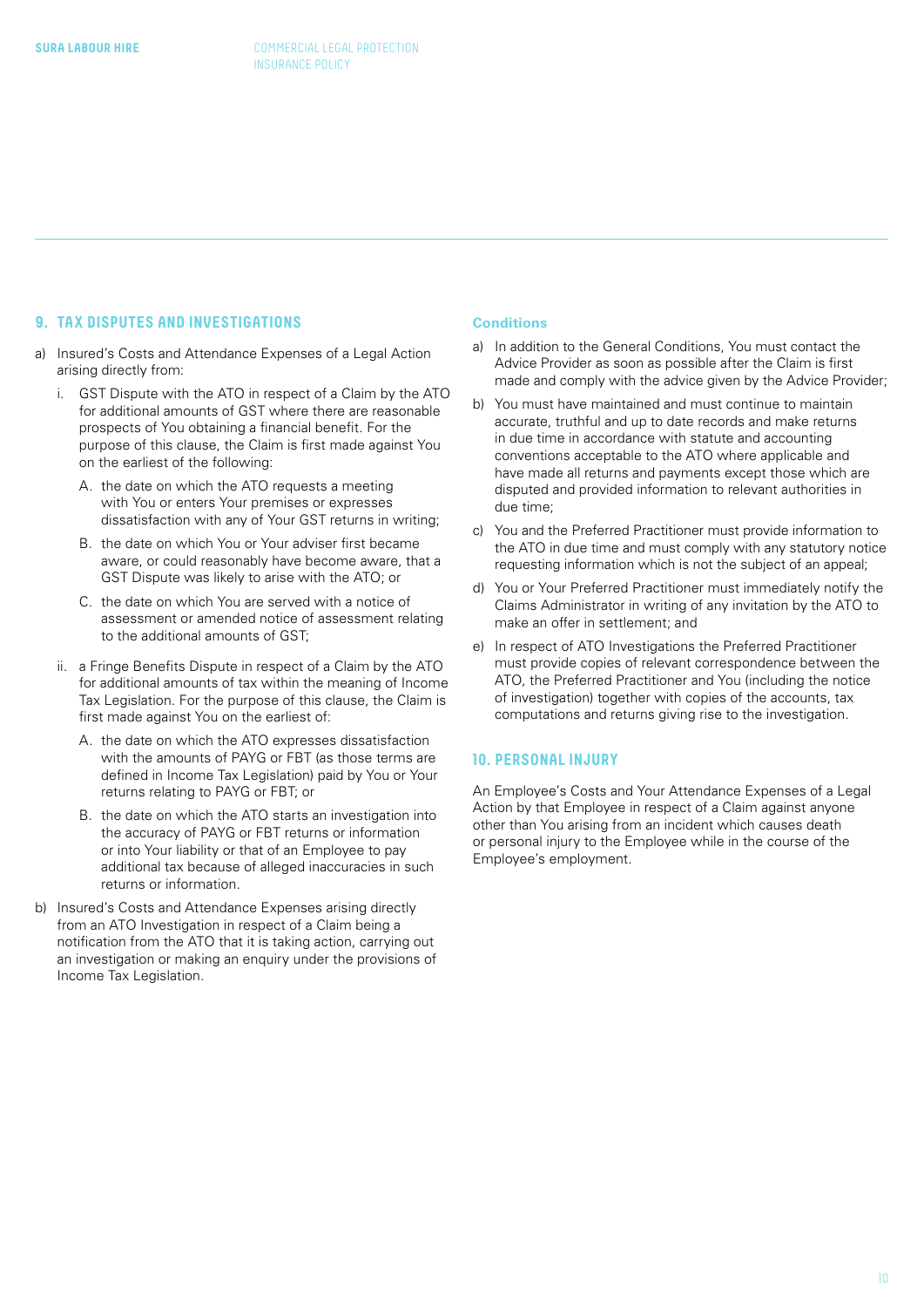### <span id="page-10-0"></span>WHAT IS NOT COVERED

The following exclusions apply in respect of the following Sections of Cover.

#### **1. PRIVACY**

Any Claim arising from or relating to:

- a) a failure to respond to any notice served under the Privacy Act;
- b) a wilful failure to comply with any legislative requirement about the processing of sensitive information;
- c) the cost associated with any Legal Action concerning the grant and/or execution of a warrant of entry; and
- d) the payment of any civil penalty.

#### **2. PROSECUTION DEFENCE FOR THE INSURED**

Any Claim arising from or relating to:

- a) the ownership, possession, hire or use of a motor vehicle;
- b) allegations of:
	- i. intentional obstruction of a person in the execution of an authorisation order issued under the Privacy Act; and/or
	- ii. failure to give a person executing such an authorisation order the assistance that is reasonably required for its execution;
- c) allegations of manslaughter;
- d) drugs, alcohol, indecent or obscene materials, or immigration;
- e) income tax;
- f) superannuation contributions under the Superannuation Industry (Supervision) Act 1993 (Cwlth).
- g) allegations of fraud, dishonesty, bribery, intentional violence or any deliberate, criminal or dishonest act or omission by You.

#### **3. EMPLOYEE PROTECTION**

Any Claim arising from or relating to:

- a) the ownership, possession, hire or use of a motor vehicle;
- b) allegations of:
	- i. intentional obstruction of a person in the execution of an authorisation order issued under the Privacy Act; and/or
	- ii. failure to give a person executing such a warrant the assistance that is reasonably required for its execution;
- c) matters which do not relate to the Employee's duties as an Employee of Yours;
- d) allegations of manslaughter;
- e) drugs, alcohol, indecent or obscene materials, or immigration;
- f) income tax;
- g) allegations of fraud, dishonesty, bribery, intentional violence or any deliberate, criminal or dishonest act or omission by the Employee.

#### **4. CONTRACT**

- a) Any Claim arising from or relating to:
	- i. the recovery of a debt from a customer or supplier where that customer or supplier does not dispute that the money is lawfully owed to You;
	- ii. a dispute between a landlord and tenant or licensor and licensee;
	- iii. the sale, lease, service, repair or test of a motor vehicle;
	- iv. a contract of employment;
	- v. a dispute about securities, bills of exchange, goodwill, credit, guarantees, assignment, agency, franchisement or bailment;
	- vi. the sale or purchase of real property;
	- vii. construction contracts;
	- viii.computer software operating systems and packaged software tailored by a supplier to Your special order.
- b) Any Claim arising from an arbitration clause in a contract unless the Claims Administrator has agreed in writing to accept the Claim.

#### **5. PROPERTY PROTECTION**

Any Claim arising from or relating to:

- a) a contract between You and a third party;
- b) a lease or licence to occupy land or buildings;
- c) a dispute over the possession of or right to occupy land and/or any building thereon;
- d) goods in transit;
- e) goods You have hired from or lent to third parties;
- f) goods at premises other than the Business Premises unless they are to be installed at those premises or to be used in work carried out by You;
- g) a motor vehicle belonging to You or in Your possession except whilst on the Business Premises;
- h) any dispute relating to tax, planning or building regulations or decisions or compulsory purchase orders.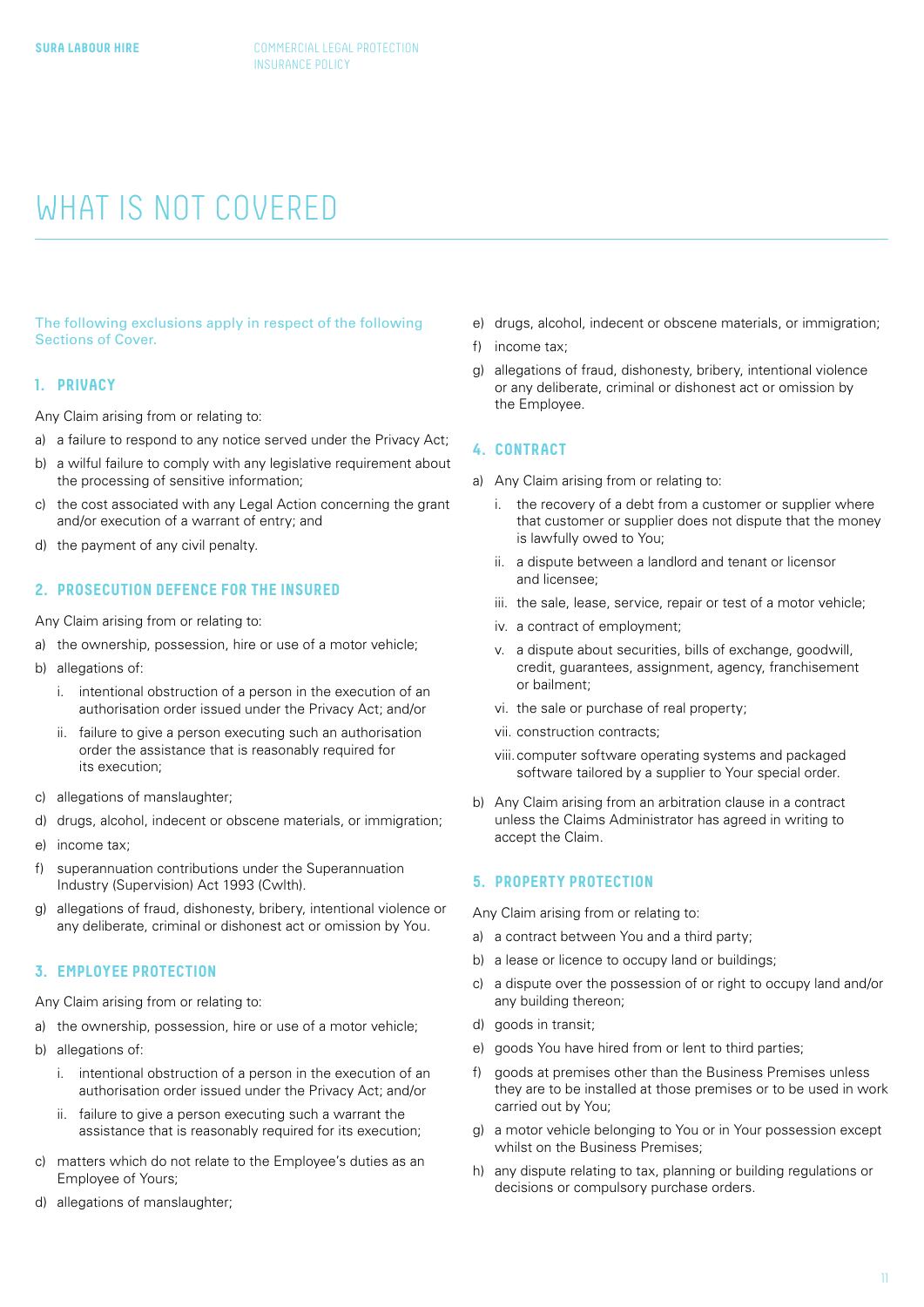#### <span id="page-11-0"></span>**6. TENANCY DISPUTES**

Any Claim arising from or relating to:

- a) the amount, payment or non-payment of rent;
- b) the renewal of a lease or tenancy agreement.

#### **7. STATUTORY LICENCE PROTECTION**

Any Claim arising from or relating to:

- a) an original application for or standard renewal of a licence;
- b) an appeal relating to the ownership, driving or use of a motor vehicle;
- c) a Statutory Licence which has not been declared and accepted.

#### **8. TAX DISPUTES AND INVESTIGATIONS**

- a) Costs incurred in dealing with routine matters (including but not limited to a GST audit visit).
- b) In respect of an ATO Investigation only:
	- i. costs arising after the issue of a notice under Income Tax Legislation notifying You that the investigation has been completed; and/or
	- ii. costs incurred in respect of an amendment under Income Tax Legislation; and/or
	- iii. costs incurred otherwise than wholly in connection with an ATO Investigation into Your business income or profits. Where appropriate the Preferred Practitioner's fees will be apportioned.
- c) Any Claim where:
	- i. deliberate mis-statements have been made in respect of accounts, returns or any other submissions made to the relevant authorities with intent to deceive;
	- ii. You have failed to notify Your business status to the relevant authorities within a statutory period;
	- iii. there has been a failure to maintain or submit accurate, truthful and up-to-date records and returns or a failure to observe statutory time limits or requirements;
	- iv. a false representation has been made either knowingly or without belief in its truth and this has resulted in a mis-statement of amounts payable, expenses claimed, income or profits chargeable or losses allowable for tax or contributions purposes or of expenses payments made.
- d) Any Claim arising from or relating to:
	- i. an investigation or enquiry by the Investigations and Prosecutions Division of the ATO or following the transfer of an enquiry to that Division;
	- ii. avoidance schemes relating to tax or superannuation contributions under the Superannuation Industry (Supervision) Act 1993 (Cwlth); and/or
	- iii. GST refunds in countries outside Australia or Import GST.

#### **9. PERSONAL INJURY**

Any Claim arising from or relating to:

- a) medical or clinical treatment, advice, assistance or care;
- b) solely stress, emotional or psychological injury;
- c) illness, personal injury or death which is caused gradually or is not caused by a single act or omission.

#### The Following Exclusions Apply to the Whole Policy

#### **10. EXCESS AND VARIOUS LIABILITIES**

We will not pay for:

- a) the Excess;
- b) compensation, damages, interest, penalties or taxes which You or Your Employees, Partners or Directors are ordered or agree to pay.

#### **11. EXCLUDED CLAIMS**

- a) Any Claim:
	- i. notified to the Claims Administrator after the Period of Insurance expires;
	- ii. where Your delay during the Period of Insurance in notifying the Claims Administrator has prejudiced Our position;
	- iii. arising from an event, fact or circumstance which happen, or a series of events, facts or circumstances which starts, before the First Period of Insurance;
	- iv. where, before the commencement of the Period of Insurance, You were aware, or should have been aware, that a Claim was likely to be made;
	- v. where, before the commencement of the Period of Insurance, You were aware of facts and circumstances that might give rise to a Claim;
	- vi. arising from driving a motor vehicle without a valid licence and/or insurance;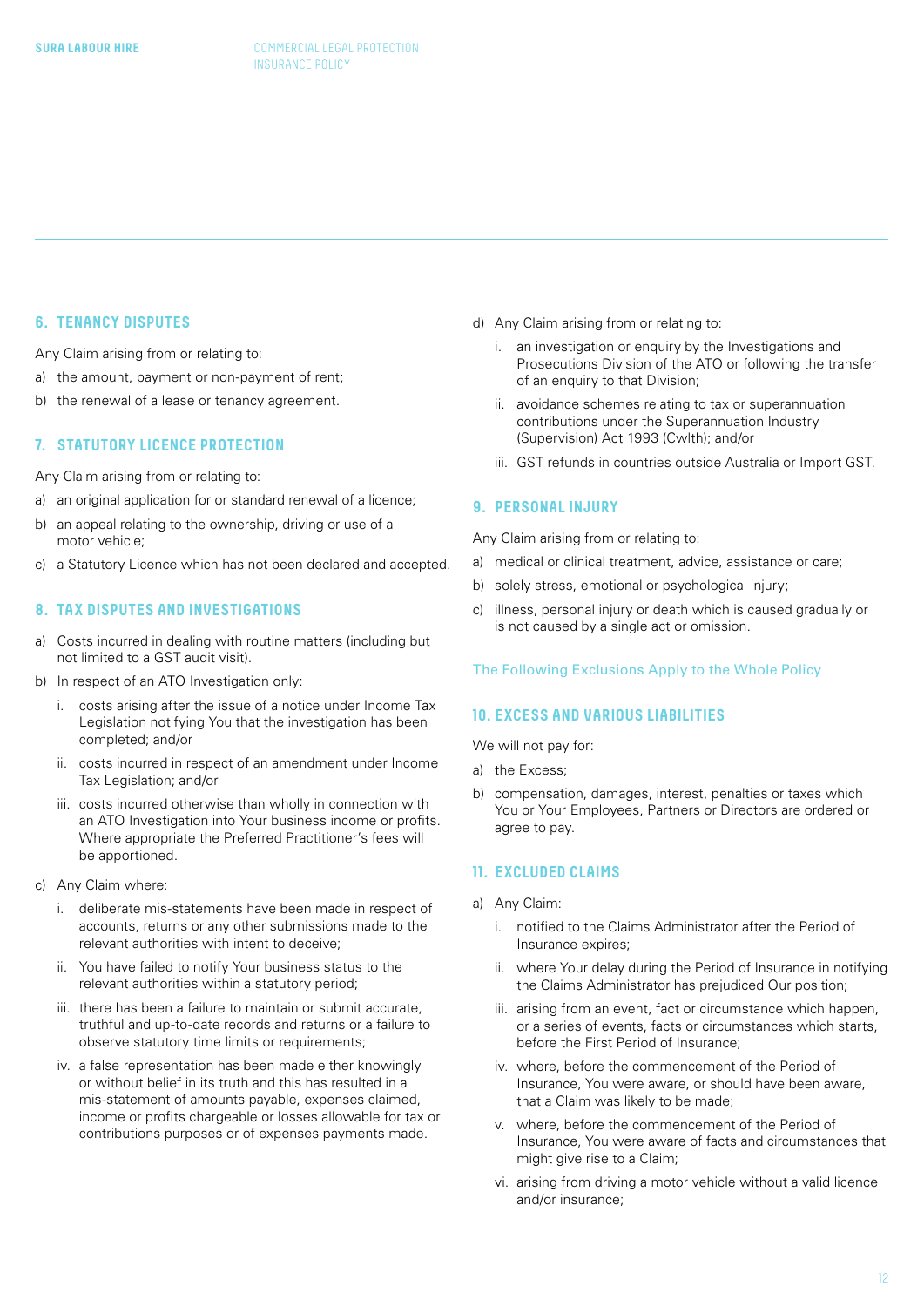- <span id="page-12-0"></span>vii. more specifically insured or any amount that You cannot recover from a more specific insurance because the insurer refuses the claim for indemnity under the other insurance;
- viii.in respect of which You are indemnified or are entitled to be indemnified under a contract of insurance:
	- A. not entered into by You; or
	- B. that You were required to enter into by or under a law;
- ix. which does not arise from the normal business activities;
- x. where no Court or Tribunal will or would entertain a hearing on the substantive merits of the dispute or which is otherwise not within the jurisdiction of a Court or Tribunal.
- b) Any claim for indemnity under the Policy which is false, fraudulent or exaggerated.
- c) Any Claim concerning or arising from:
	- i. anything to do with building, rebuilding, converting or extending all or part of a building;
	- ii. a dispute about a licence to occupy property;
	- iii. a tax or levy relating to the Business Premises;
	- iv. works by or under the order of any government, public or local authority;
	- v. planning laws and regulations;
	- vi. patents, copyrights, trademarks, merchandise marks, service marks, registered designs, intellectual or artistic property, secrecy or confidentiality agreements and passing off;
	- vii. a manufacturer's warranty or guarantee;
	- viii.subsidence, land heave, land slip, mining or quarrying;
	- ix. libel, slander, defamation or malicious falsehood;
	- x. a dispute between You, Us, Claims Administrator, and/or Advice Provider about this Policy;
	- xi. an application for judicial review.
- d) Any Claim directly or indirectly caused by or contributed to or arising from:
	- i. any software, stored program, computer, device or system failing (or partly failing) because of a date-based event;
	- ii. pressure waves caused by aircraft or any other airborne device travelling at sonic or supersonic speed;
	- iii. confiscation, nationalisation, compulsory purchase, requisition, destruction of or restrictions or controls placed on or damage to property by or under the order of any government or public or local authority.
- e) Any civil claim against You arising from:
	- i. the death or injury to any person including (without limitation) any sickness, disease or any naturally occurring condition or degenerative process;
	- ii. the loss destruction or damage to property owned or occupied by or under the control of a third party.

#### **12. EXCLUDED INSURED'S COSTS AND ATTENDANCE EXPENSES**

- a) All Insured's Costs and Attendance Expenses associated with an appeal unless:
	- i. the appeal relates to a Claim that We have already covered under this Policy; and
	- ii. You notify the Claims Administrator in writing that You want to appeal at least six (6) working days before You are required to give notice of appeal; and
	- iii. the Claims Administrator considers that the appeal has Prospects of Success.
- b) All Insured's Costs and Attendance Expenses of any private prosecution.
- c) All Insured's Costs and Attendance Expenses that You pay or agree to pay before the Claims Administrator has accepted Your claim for indemnity in writing.
- d) All Insured's Costs and Attendance Expenses greater than agreed by the Claims Administrator.
- e) All Insured's Costs and Attendance Expenses arising from You entering into any form of litigation funding without obtaining the Claims Administrator's consent in writing first.
- f) All Insured's Costs and Attendance Expenses arising from Your or the Preferred Practitioner's unreasonable behaviour or failing.
- g) All Insured's Costs and Attendance Expenses arising from breach of Your duties under this Policy or acts of You or the Preferred Practitioner that cause prejudice to Us.
- h) All Insured's Costs and Attendance Expenses arising from You acting against or differently from the advice of the Preferred Practitioner.
- i) All Insured's Costs and Attendance Expenses of or relating to any security for costs You are ordered to pay or agree to pay.
- j) all Insured's Costs and Attendance Expenses incurred in unnecessary correspondence.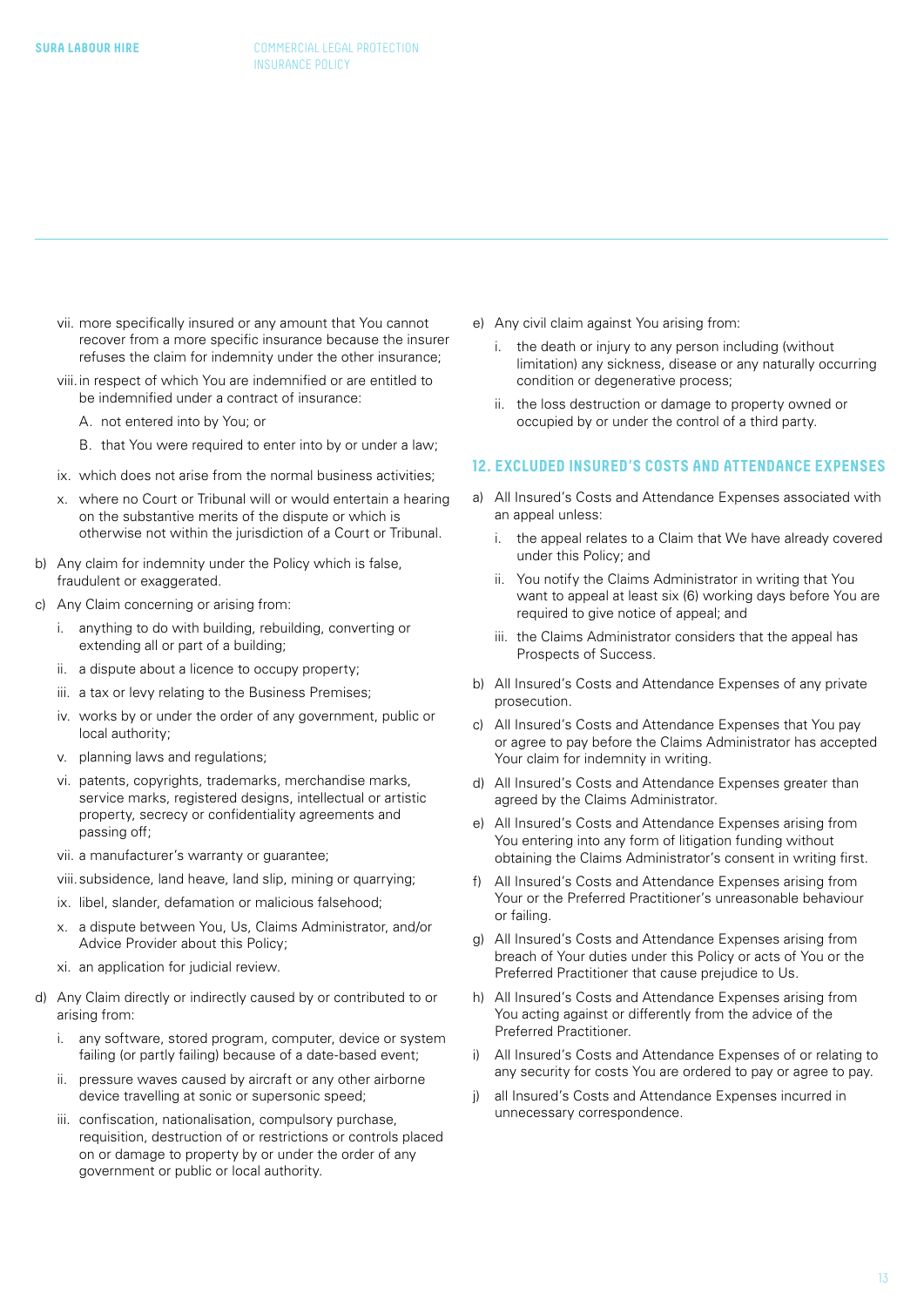#### <span id="page-13-0"></span>**13. CLAIMS NOT ARISING FROM NORMAL BUSINESS ACTIVITIES**

This Policy does not provide cover in relation to Claims not arising out Your normal business activities.

#### **14. PROFESSIONAL NEGLIGENCE CLAIMS**

This Policy does not provide cover in relation to Claims against You or any Partner, Director or Employee for alleged negligent act, error or omission of a type normally covered under professional indemnity, directors and officers, management liability or similar insurance.

#### **15. TERRORISM / WAR AND CONTAMINATION EXCLUSIONS**

- a) This Policy does not cover any Claims or legal proceedings (including any costs or expenses of any description) arising out of or in connection with:
	- i. war (whether declared or not), invasion, acts of a foreign enemy, hostilities, or any similar act, condition or warlike operation, warlike action by a regular or irregular military force or other authority to hinder or defend against an actual or expected attack;
	- ii. insurrection, rebellion, revolution, riot, attempt to usurp power, popular uprising, or any action taken by any governmental or martial authority in hindering or defending against any of these;
	- iii. discharge, explosion, or use of a weapon of mass destruction, whether or not employing nuclear fission or fusion, or chemical, biological, radioactive or similar agents, by any party at any time for any reason;
	- iv. any claims or legal proceedings (including any costs or expenses of any description) arising out of or in connection with any terrorist action (regardless of any other cause or event contributing concurrently or in any other sequence to the liability) or any action taken in controlling, preventing or suppressing terrorist action.
- b) This Policy does not cover any Claims or legal proceedings (including any costs or expenses of any description) arising out of or in connection with any pollution, seepage, discharge, dispersal, release or escape of any solid, liquid, gaseous or thermal irritant or contaminant including, but not limited to, smoke, vapours, soot, dust, fibres, fungi, mould, fumes, acids, alkalis, chemicals and waste (including but not limited to material to be recycled, reconditioned or reclaimed) or contamination of any kind; or ionising radiation or contamination by radioactivity from any nuclear fuel or from any nuclear waste or from the combustion of nuclear fuel; or radioactive, toxic, explosive or other hazardous properties of any explosive.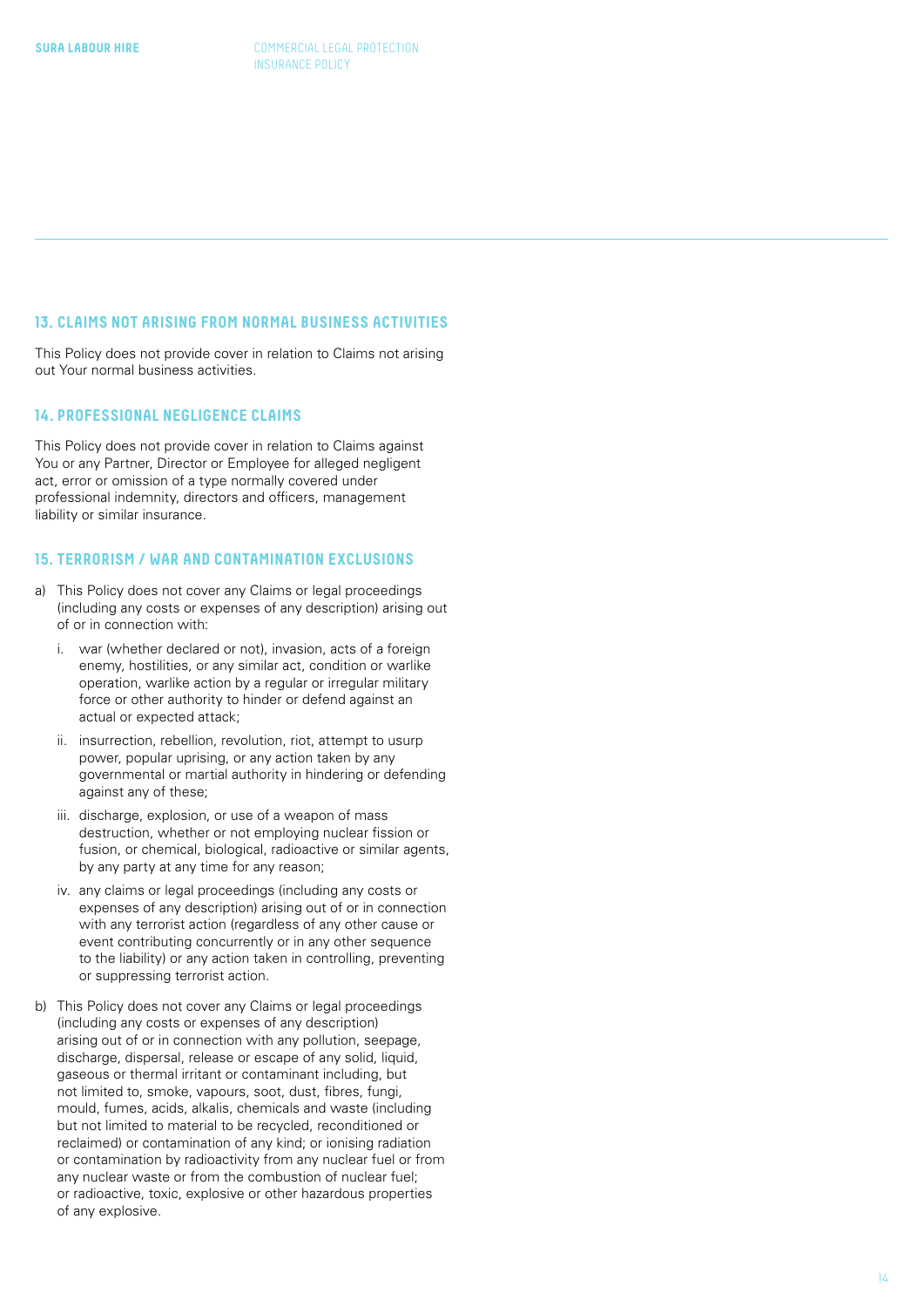### <span id="page-14-0"></span>GENERAL CONDITIONS

#### **ACCEPTANCE OF A CLAIM**

- a) We will pay Insured's Costs and Attendance Expenses incurred after the Claims Administrator accepts Your Claim in writing and Your solicitor or tax adviser confirms in writing that he or she will co-operate with You to keep to the terms of this Policy.
- b) The Claims Administrator will accept Your Claim only if there are Prospects of Success.
- c) We will only meet Insured's Costs and Attendance Expenses of the Claim which have been agreed in advance by the Claims Administrator as to both amount and purpose.
- d) If at any stage the Claims Administrator considers that the Claim does not have Prospects of Success, You will be given an explanation of the decision in writing. We will not provide any further cover for the Claim.

#### **AGREEMENT**

We are not bound by any agreement that You or the Preferred Practitioner make without the Claims Administrator's prior approval or permission.

#### **ALTERATION OF RISK**

You shall throughout the Period of Insurance disclose to Us as soon as reasonably practicable any material change in any fact, activity or circumstance as described in the Proposal.

We are entitled to refuse to cover the additional exposure or to charge a reasonable additional premium or, if the nature of the change in circumstances entails a substantially different risk, whether in type or degree, from that previously envisaged, to cancel the contract or reduce its liability.

### **APPOINTMENT OF PREFERRED PRACTITIONER AND CONDUCT OF CLAIMS**

a) The Claims Administrator or Advice Provider will arrange for the Preferred Practitioner to act on Your behalf in the resolution of a Claim. You shall choose the Preferred Practitioner from a list provided by the Claims Administrator or the Advice Provider or, upon request, the Claims Administrator will nominate the Preferred Practitioner.

- b) You will authorise and request the Preferred Practitioner to:
	- i. provide the Claims Administrator, as soon as reasonably possible, with:
		- A. their views on the merits of the Claim and the strategies and timelines to resolve the Claim;
		- B. their detailed estimate of Insured's Costs and Opponent's Costs of the Claim; and
		- C. any information, document or file (including the Preferred Practitioner's files) relating to the Claim, whether or not privileged, that the Claims Administrator may ask for,
	- ii. keep the Claims Administrator fully updated during the Claim:
		- A. on the progress of the Claim, including any offers to settle;
		- B. of any change in their views on the merits of the Claim; and
		- C. of any change to their estimate of Insured's Costs and Opponents Costs.
- c) You will co-operate at all times with:
	- i. the Claims Administrator and reply promptly to any correspondence about the Claim; and
	- ii. the Preferred Practitioner and provide them with all information that they need and attend meetings and hearings whenever You are asked to.
- d) In the event that the Claims Administrator considers it appropriate to refer an issue for expert determination, the Claims Administrator will nominate the expert to be appointed for that purpose.
- e) The Claims Administrator, or its agents, may investigate the Claim. At Our absolute discretion, We may, after considering all the circumstances of the Claim, pay You an amount equal to the Claims Administrator's reasonable estimate of the value of the pay indemnity instead of providing cover for the costs.
- f) You or the Preferred Practitioner must immediately write to tell the Claims Administrator of any offer made to settle the Claim including offers relating to costs. You must not accept any offers without getting the permission of the Claims Administrator first. The Claims Administrator will not withhold consent in relation to an offer that a reasonable solicitor would recommend to a private client who is paying his or her own fees. If You do not accept an offer the Claims Administrator considers reasonable, We will not pay any further costs.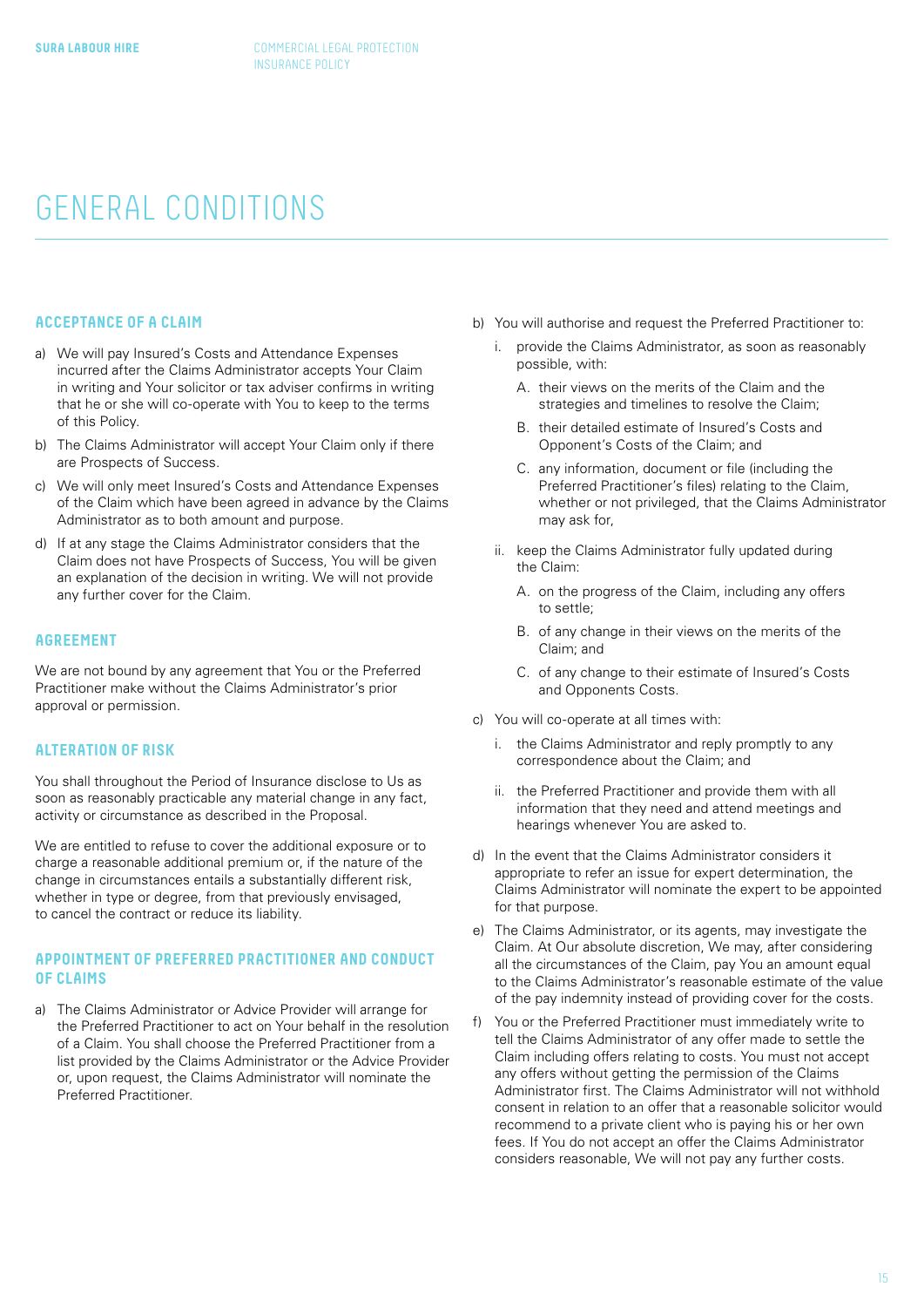- <span id="page-15-0"></span>g) If the Claims Administrator considers at any stage that the Claim no longer has reasonable Prospects of Success, the Claims Administrator will give You an explanation of that decision in writing. We will not provide any further cover for the Claim.
- h) If You withdraw from or discontinue the Claim without getting the permission of the Claims Administrator in writing first then We will not pay any costs and will be entitled to recover from You any Insured's Costs, Attendance Expenses and Opponent's Costs paid before the withdrawal or discontinuance. The Claims Administrator will not withhold permission in relation to a withdrawal or discontinuance that a reasonable solicitor would recommend to a private client who is paying his or her own fees.
- i) All accounts for Insured's Costs, Attendance Expenses and Opponent's Costs payable under this Policy must be submitted to the Claims Administrator immediately upon receipt.
- j) If any payment in respect of Insured's Costs, Attendance Expenses or Opponent's Costs is made under this Policy the Claims Administrator will be subrogated to Your rights of recovery. You will not enter into any agreement, arrangement or understanding which has the effect of limiting or compromising the Claims Administrator's rights of subrogation.
- k) If You are dissatisfied with any decision made by a Court or Tribunal and decide to appeal against that decision, You must request the written consent of the Claims Administrator no later than six (6) business days prior to the expiry of the time for making an appeal. The Claims Administrator shall provide consent only if the appeal has Prospects of Success.
- l) If the Claims Administrator is dissatisfied with any decision made by a Court or Tribunal and wishes to appeal against that decision, You will co-operate with the Claims Administrator in making such an appeal. In this event, We agree to pay 100% of the Insured's Costs and Opponent's Costs up to the Limit of Indemnity, subject to the Annual Aggregate Limit.

### **ASSESSMENT AND RECOVERY OF COSTS**

- a) If the Claims Administrator asks, You must instruct the Preferred Practitioner to send all of his or her files and any bill of costs for taxation or assessment by a court or certification by the appropriate professional body or auditing by cost consultants appointed by the Claims Administrator.
- b) You must:
	- i. take reasonable steps to recover all costs awarded or agreed to be paid to You; and
	- ii. immediately pay the Claims Administrator any Insured's Costs recovered, or instruct the Preferred Practitioner to do so.

c) If You pay or agree to pay costs above the Limit of Indemnity in order to resolve a Legal Action or Claim, any costs awarded or agreed to be paid to You will be divided between Us and You to reflect the proportion of costs that both We and You have paid or, but for the recovery of costs from an Opponent, would be liable to pay. You will pay the Claims Administrator or instruct the Preferred Practitioner to pay to the Claims Administrator the amount that is due to Us immediately.

#### **CANCELLATION**

- a) This Policy may be cancelled at any time at Your request by notifying Us in writing.
- b) We may also cancel this Policy on any grounds subject to the Insurance Contracts Act 1984 (Cth) where We have given You written notice of such cancellation in accordance with the Act.
- c) Our notice of cancellation takes effect at the earlier of the following times:
	- i. the time when another Policy of insurance between You and Us or some other insurer, being a Policy that is intended by You to replace this Policy, is entered into; or
	- ii. 4.00 PM on the third (3rd) business day after the day on which notice was given to You.
- d) In the event that We cancel this Policy, We will repay to You a rateable proportion of the premium for the unexpired period of insurance from the date of cancellation.
- e) In the event that You have made a Claim under the Policy and We have agreed to pay the Claim, no return of premium will be made for any unused portion of the premium.

#### **GOVERNING LAW**

This Policy will be governed in accordance with the laws of the Commonwealth of Australia. Any disputes arising out of this Policy will be subject to determination by any Court of competent jurisdiction within Australia according to the laws applicable to the jurisdiction.

#### **INSOLVENCY**

We are not obliged to indemnify if, at any time, You are made bankrupt or go into liquidation or files a bankruptcy petition or winding up petition or makes an arrangement with Your creditors or enter into a deed of arrangement or part or all of Your affairs or property are in the control of a receiver or administrator.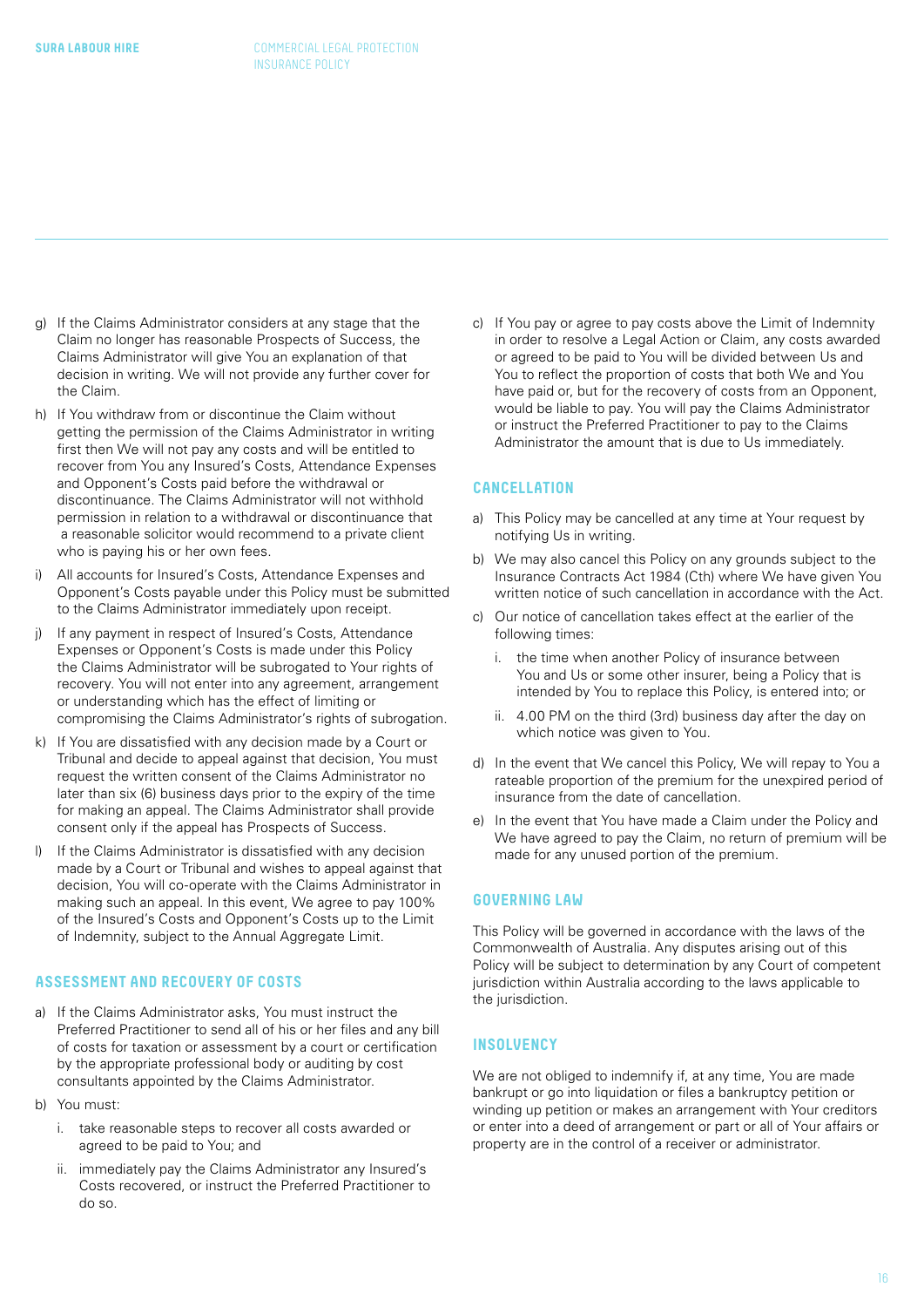#### <span id="page-16-0"></span>**INTERPRETATION**

In this Policy:

a) headings are for convenience only and do not affect interpretation;

and unless the context indicates a contrary intention:

- b) a reference to a statute includes its delegated legislation and a reference to a statute or delegated legislation or a provision of either includes consolidations, amendments, re-enactments and replacements;
- c) a word importing the singular includes the plural (and vice versa), and a word indicating a gender includes every other gender;
- d) "includes" in any form is not a word of limitations; and
- e) a reference to "\$" or "dollar" is to Australian currency.

#### **NOTIFICATION OF ALTERATION IN RISK**

You must notify Us immediately of any alteration in risk which materially affects this legal expenses insurance. You must also declare information in the form and at the intervals the Claims Administrator specifies and You will pay such additional premium to, or receive a refund of premium from, Us as the case may be.

#### **OBSERVANCE**

The due observance and fulfilment of the terms, conditions and endorsements of this Policy insofar as they relate to anything to be done or complied with by You and the truth of any statements in Your proposal and declaration shall be conditions of any liability of Ours to make any payment under this Policy.

#### **OTHER PARTIES AND INTERESTS**

We will not indemnify anyone not named as an Insured.

#### **REPORTING OF CLAIMS**

- a) This is a "claims made and notified" legal expenses insurance which means that, subject to the terms of this Policy as a whole, the following conditions apply.
- b) In respect of a Claim against You or an Employee, You are covered under the relevant Section of Cover only if:
	- i. the Claim is first made against You or Employee during the Period of Insurance; and
	- ii. You notify the Claims Administrator of the Claim before the expiration of the Period of Insurance.
- c) In respect of a Claim by You, subject to the terms of this Policy, You are covered under the relevant Section of Cover only if:
	- i. You first become aware of the facts and circumstances which might give rise to the Claim during the Period of Insurance; and
	- ii. You notify the Claims Administrator of those facts and circumstances and Your intention to make the Claim before the expiration of the Period of Insurance.
- d) You must notify the Claims Administrator by e-mail or post to the address stated in the Schedule immediately upon becoming aware of the Claim or facts and circumstances, as relevant. Delay may prejudice Your legal position. If You are in any doubt about Your need to notify a Claim under this insurance or Your eligibility to make a claim in respect of such a Claim, then You should contact the Claims Administrator.
- e) You will be sent a claim form. You must fill this in fully and truthfully and return it to the Claims Administrator and give the Claims Administrator, at Your own cost, any documentation, evidence, or other information that the Claims Administrator may reasonably need in order to assess the Claim, including a copy of the Schedule.
- f) To enable the Claims Administrator to assess the Claim You must tell Your solicitor or tax adviser to:
	- i. provide the Claims Administrator, as soon as reasonably possible, with:
		- A. his or her views on the merits of the Claim and the strategies and timelines to resolve the Claim;
		- B. his or her detailed estimate of Insured's Costs and Opponent's Costs of the Claim; and
		- C. any information, document or file (including Your solicitor's or tax adviser's files) relating to the Claim, whether or not privileged, that the Claims Administrator may ask for.
- g) You must also give the Claims Administrator immediate notice of any proceedings brought against You, contemplated by You or believed by You to be considered by a third party and any summons or other process served or threatened to be served on You and/or any other incident or circumstance which may give rise to a Claim.

#### **TRANSFERRING THE INSURED'S RIGHTS**

You cannot transfer Your rights under this Policy.

#### **WAIVER**

If We waive any right or breach of any term of this Policy, this will not waive any other right or later breach.